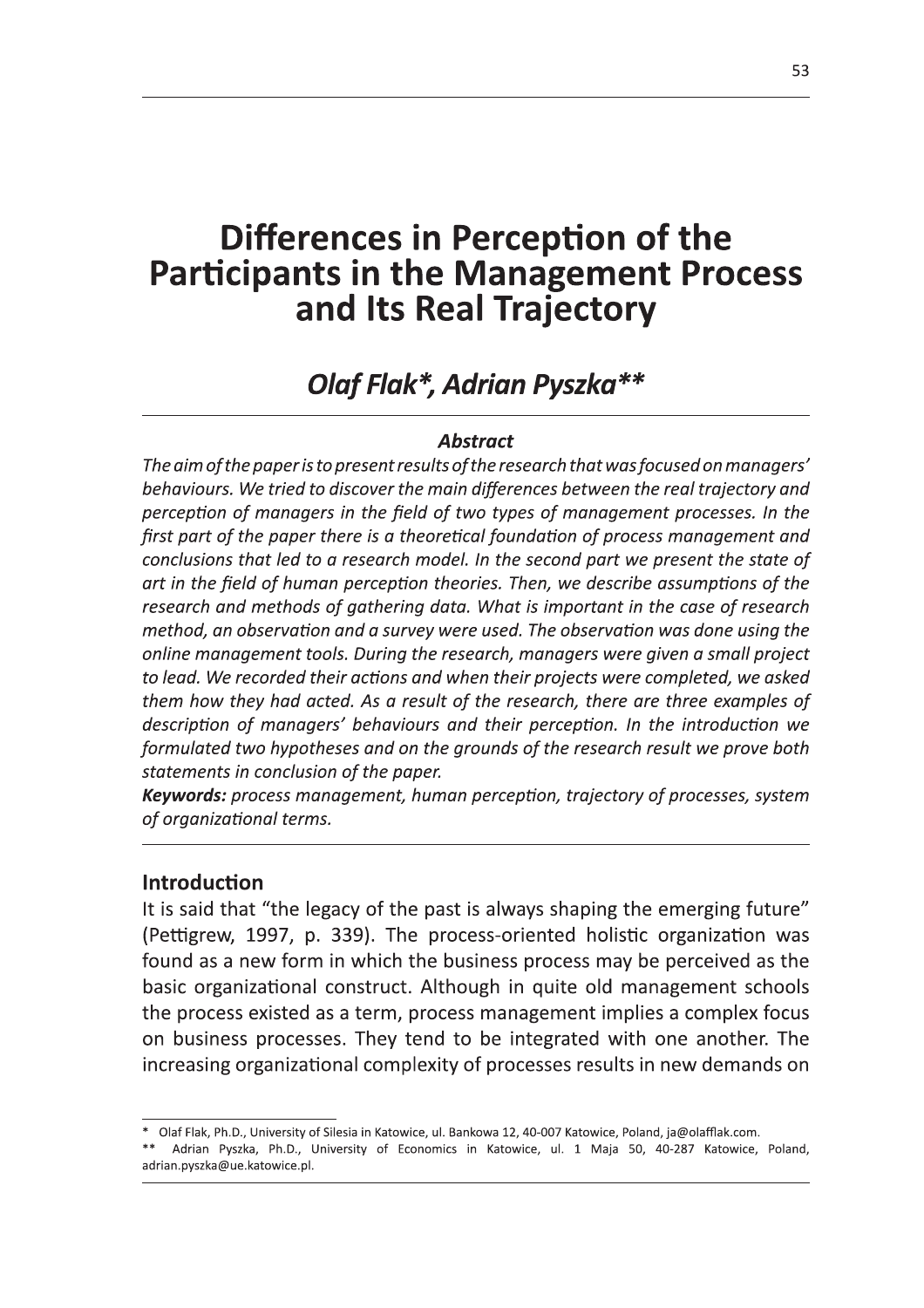a firm's information management. This complexity also needs to be managed (Seltsikas, 1999, p. 181).

Facing the importance and vital role of process management in the development and organizational change of companies the question arises how different managers perform in their projects or linear activities (Rohloff, 2011, p. 384). It is frequently forgotten that everything starts from philosophy of an action that means a systematic way of thinking and doing. Actions permeate an organization. Everything the organization does and considers is affected by the philosophy that does not change very often. The next step  $\hspace{0.1mm}$ is a business model, which is the framework for identifying how a business creates, delivers, and extracts value (Dowdle, Stevens, McCarty and Daly, 2005, p. 58). In the paper we focus on two items deriving from a business model: methods and tools of management (Dowdle et al., 2005, p. 58). These areas create the basis of research of process management in small projects.

In the paper there is a presentation of results of the research in the  $\,$ field of process management. Although there are exceptions, the general method of the research might be treated as a case study. The reason is there were only 8 managers who took part in the research. The main task  $\hspace{0.1mm}$ for managers was to prepare an implementation manual for an innovative management tool. There were two ways of collecting data: an observation and a survey. On the one hand, in the paper there is a short draft of real facts gathered by the observation method. The observation was conducted using online management tools implemented in www.transistorshead.com (TH management tools). On the other hand, we surveyed the managers who used the tools just after finishing their projects.

Management tools that base on the system of organizational terms (Flak, 2008, pp. 13-21), allowed to do the research on processes and give answers to questions such as what happens in the organization, how it happens, what results are obtained from processes and what the rhythm of the processes is.

The main goal of the paper is to discover the main differences between the real trajectory and perception of managers in the field of two types of management processes. We formed the following hypotheses:

H1. Managers are not conscious of most of their activities in management process.

H2. The scale of a project, labelled by the number of processes, does not influence the level of managers' consciousness.

re is some theoretical foundation of<br>neories some conclusions were drawn<br>search. In the next part, we presented<br>perception. This part in combination<br>bund allowed us to verify hypotheses.<br>tt - Selected Problems, A. Ujwary-G In the first part of the paper there is some theoretical foundation of process management. On grounds of theories some conclusions were drawn that led to an abstract model of the research. In the next part, we presented  $\;$ the state of art in the field of human perception. This part in combination  $\overline{\phantom{a}}$ with the process management background allowed us to verify hypotheses.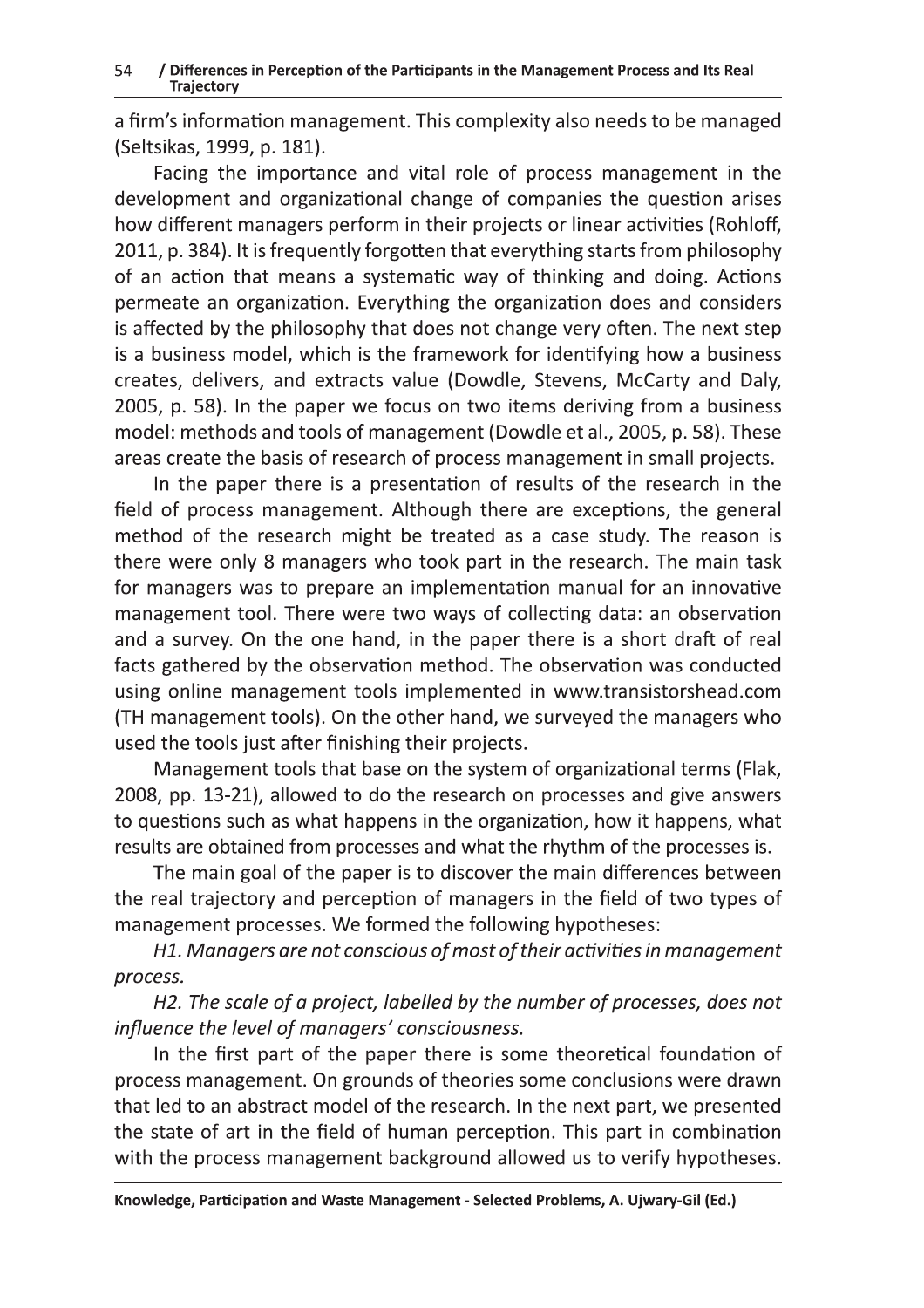In the middle part of the paper there is a description of the observation and questionnaire profiles and there is also a description of comparisons between perception of managers and the real trajectory of processes.

## **Theoretical background of management processes**

The scale of complexity can be drawn as symbolic processes mixed with one another. A large number of processes leads to process contributions and to obtain or to lose strategic goals of organizations. In some period of time strategic goals result in creating desirable future states that are called visions of entrepreneurs, managers and companies' owners. These correlations are shown in the Figure 1.



**Figure 1.** Correlations between processes and their effects Source: Seltsikas (1999), p. 186.

Time is a central point in preoccupation of the process management. The dynamics of the process is only possible to reveal with temporality and a timeline. It allows discovering the relationships between the past, present and the future. What is more, there are also relationships, called interrelationships, between different levels of context of emerging processes. These relationships are also between effects of processes (Pettigrew, 1997, p. 345).

A well-known and largely used practice in the field of processes is Business Process Management (BPM). The management practice encompasses all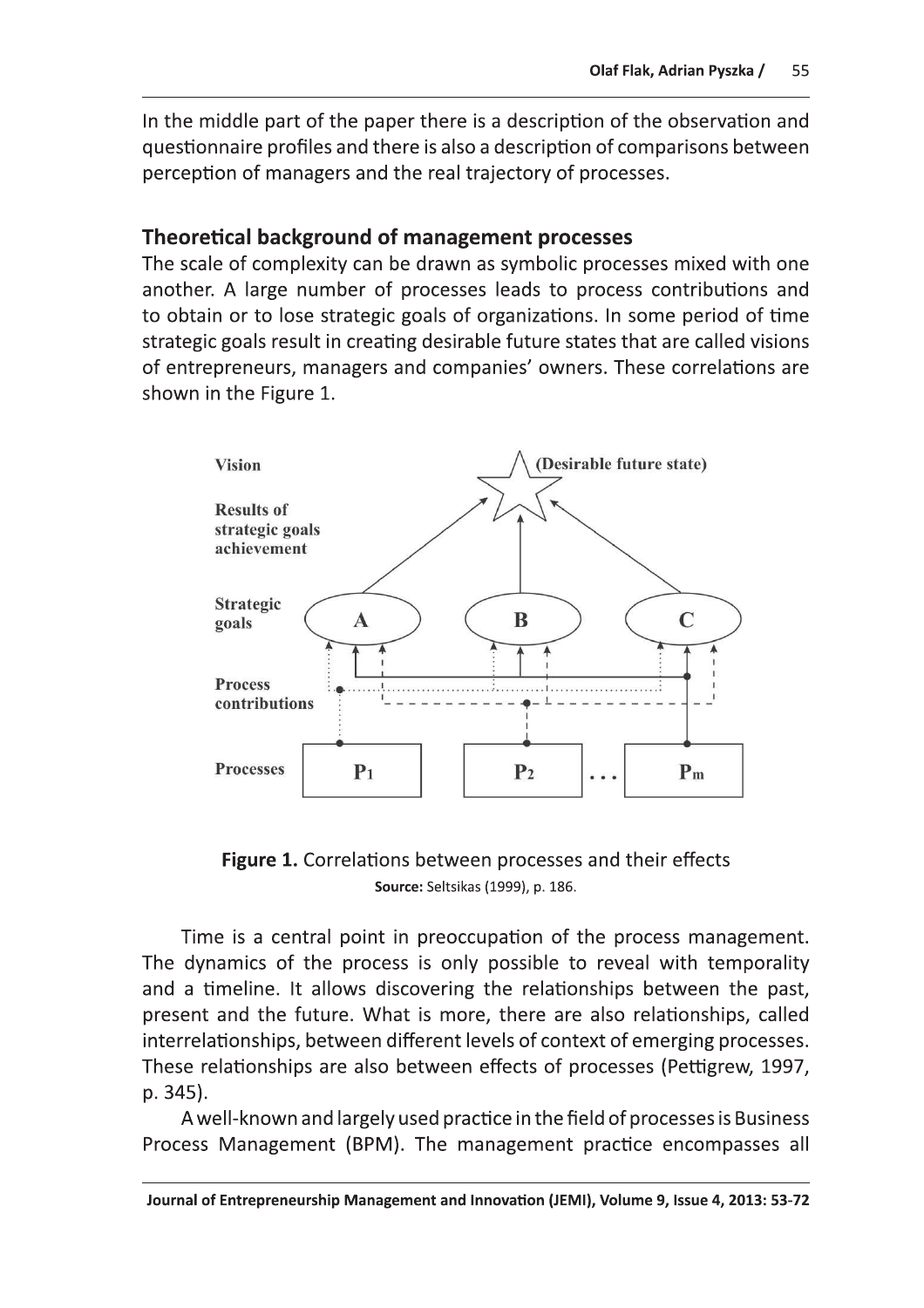$\overline{\text{actv}}$ ities of identification, definition, analysis, design, execution, monitoring, measurement and continuous improvement of business processes (Rohloff, 2011, p. 383).

In order to close the gap and provide methodological support for a BPM assessment an analysis on obtainable methods for an assessment was undertaken based on academic work and industry practice (Rohloff, 2011, p. 392).

There are 5 stages of process management maturity level (Rohloff, 2011, p. 394):<br>...

- $1)$ Initial – processes are not defined; schedules, quality and costs are not predictable
- $2)$ Managed – there is a need for identification because of event approach to management<br>-
- $3)$ Defined – only strategically relevant processes are documented according to reference processes books
- 4) Quantitative Managed – there is continuous measurement and adjustment of processes performance; there is also a strong impact on Implementation controlling
- $5)$ Optimizing – Best practices are being shared, there is also a benchmarking in order to optimize all processes

Another background of the research is an additional approach to process  $\;$ management that is called Knowledge Management System (KMS). Process maps are a key element of the KMS to facilitate some issues more effectively than other approaches (Keane, Barber and Munive-Hernandez, 2007, p. 134). In the next section of the paper there is a description of how this approach  $\blacksquare$ was used in building the TH management tools.  $\;$ 

In papers that concern the topic of process management we can find many  $\;$ definitions of the process. It is possible to quote a part of the research into associations with processes. The interviewers enumerated words as followed (Pettigrew, 1997): "flow of events, chronology, mechanism, unfolding, two forces interacting, time, language, context, outcomes, linking things together, individuals and collectiveness, history, consistent story, change, long period."  $\,$  $(p. \; 338)$  Taking into consideration these associations there is still a strong need to define what the process really is.

ivities. These results become an input<br>p. 55). For the sake of the observation<br>process. This definition was presented<br>ss is (Pettigrew, 1997) "a sequence of<br>tt - Selected Problems, A. Ujwary-Gil (Ed.) Projecting the system of organizational terms, which was mentioned above as a basis of empiric research presented in this paper, we assumed that the process of management is a collection of sequential activities with causal  $\;$ correlations. These correlations mean that the results of previous activities are necessary for the existence of next activities. These results become an input for the next activities (Grajewski, 2007, p. 55). For the sake of the observation we formed a precise definition of the process. This definition was presented by Pettigrew. He claimed that a process is (Pettigrew, 1997) "a sequence of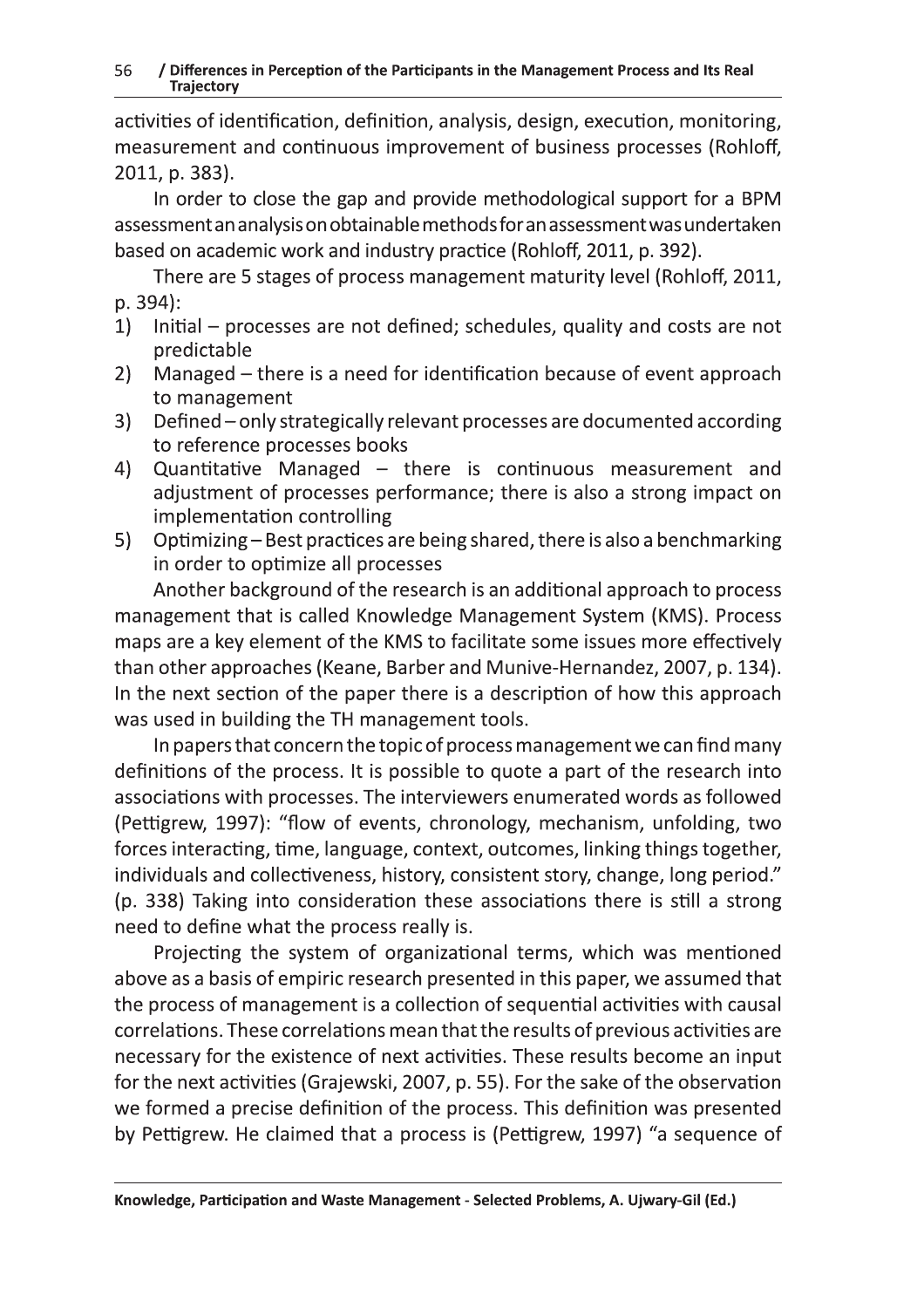Olaf Flak, Adrian Pyszka / 57<br>
individual and collective events, actions, and activities unfolding over time in<br>
context" (p. 338).<br>
Another perspective, which was necessary to take into consideration,<br>
was team management point of view, we can treat every process as a set of activities that are serial or parallel. They are being caused by humans individually or collectively. Theoretically, these activities are in some order and they should proceed to the desired goal. (Skrzypek and Hofman, 2010, pp. 13-14). The "goal" term is understood by us more generally. It is an expected and necessary result of these activities.

In order to understand the effect of the observation, it is necessary to describe what the border states of processes are and how they influence a way of measurement. In the system of organizational terms there is an "event" term. It belongs to substantial assumptions of the system of organizational terms and the TH management tools. There is a strong need to quote an original definition used in the system of organizational terms. According to Zieleniewski (1961, after: Shackle, 1961, p. 4) "the event occurs when two states of the world, appointed in different moments of time, differ one from another and this difference did not occur because of the flow of time." (p. 4)

When we take into consideration the observation and management tools used to record managers' activities, this definition is important because a recording process took place within a timeline. In separate moments of time the management tools recorded conducting management process by managers. These data records created the featured vectors of processes. The changes in the parameters inside the feature vector were treated as proceedings.

A process perspective also involves process metrics. These are variables or measures within the feature vector. They are defined to monitor "each step" of processes. P. Seltsikas claims that metrics can identify where a process is not correct and this information can be used for process improvement. He gives examples of metrics of processes such as time and cost (Seltsikas, 1999, 191). However, these measures are very general. In the TH management tools every process has its own parameters that were shaped in the feature vector. The examples of two processes  $-$  setting goals and describing tasks  $-$  are presented in the next sections of the paper.

This way we could meet 3 demands that concern measuring processes. Firstly, a process is usually used as a kind of logic to explain causal relations between objects in management (in the system of organizational terms these objects are called "things"). Secondly, a process is a category of concepts that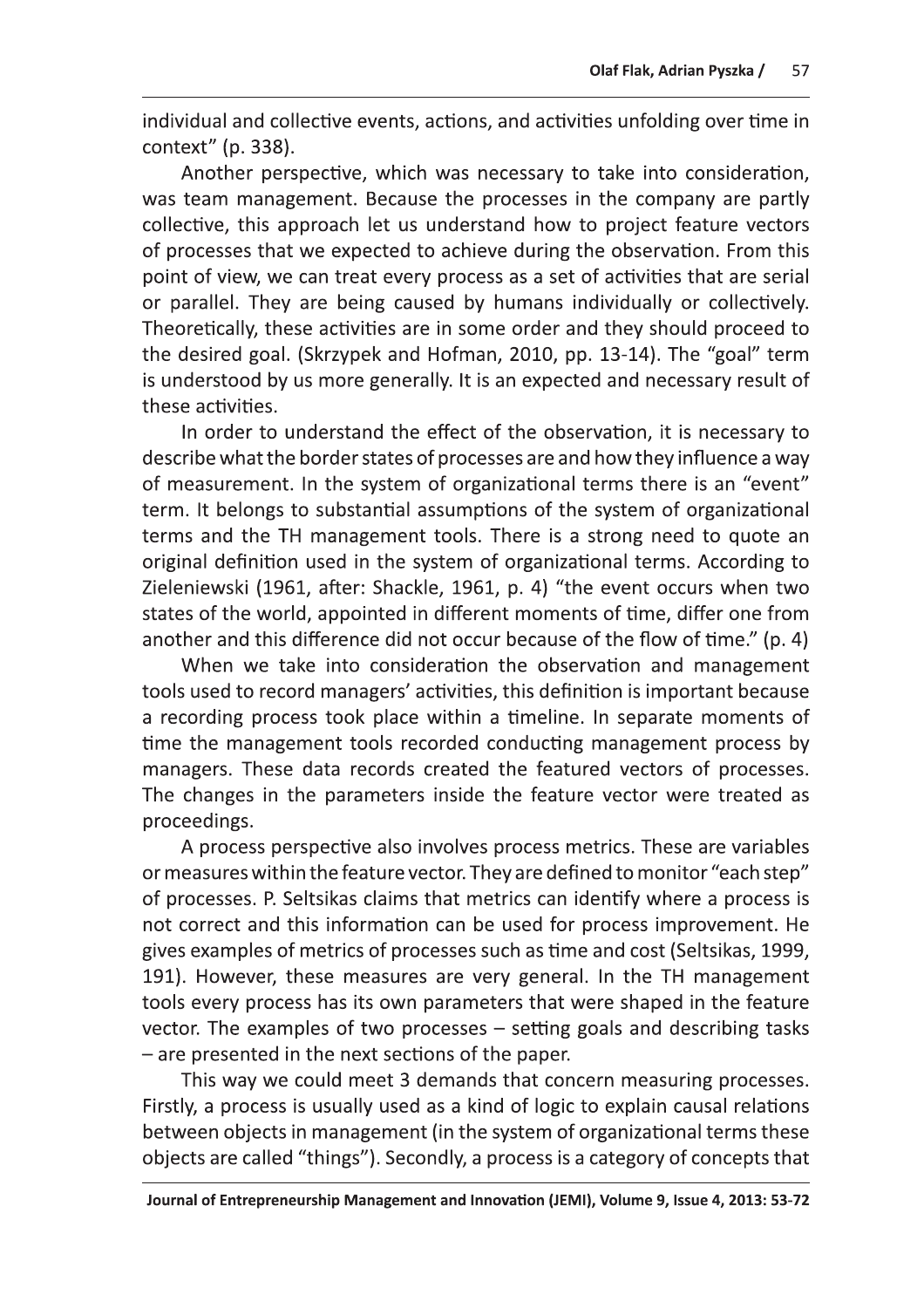refers to activities taken by individuals or teams. Thirdly, a process spreads on a sequence of events. These events, as it was mentioned above, describe how states of the world change over the time. However, we should not take  $\overline{1}$ nto consideration the influence of time (Pettigrew, 1997, 169).

The assumptions of the system of organizational terms and the TH management tools were designed to provide an answer to questions raised by T. A. El-Diraby, C. Lima and B. Feis. They built a characteristic of the process consisted from 6 items which are as follows: (1) types of the processes, (2)  $\,$ main attributes of processes (other words: their features vectors), (3) doers of the processes, (4) who is involved in the processes, (5) the effects of processes, (6) conditions which make the processes happen (El-Diraby, Lima and Feis, 2005, 396).

# Human perception

Perception could be seen as the representation (an idea or an image) of what is perceived, a basic component in the formation of a concept, a way of  $\,$ conceiving something, knowledge gained by perceiving, becoming aware of something via the senses. It is important to note that a perception process  $resides$  within the individuals and it derives from their own observations. According to Bem's (1972, after: Robak and Ward, 2006, pp. 337-338) self- $\,$ perception theory, everyone comes to know oneself in the same way that we come to know others. It means that people observe their own behaviours  $\blacksquare$ in a variety of situations and make attributions about these behaviours as  $\,$ a parsimonious explanation of self-definition. By this process a human starts self-understanding derived from actively inducing changes and observing results (DeCharms, 1983, p. 268).

Hearn by reinforcement, the problem<br>we feel and who we are is particularly<br>t know our feelings. We may learn to<br>selves by being rewarded for a correct<br>l, 2006, p. 338).<br>tt - Selected Problems, A. Ujwary-Gil (Ed.) The most essential assumption is that individuals may have little direct  $\blacksquare$  $\overline{\phantom{a}}$  introspective access to their own higher order cognitive processes (Nisbett and Wilson, 1977, after: Robak and Ward, 2006, p. 337), because people are unaware of the existence of the stimuli that influenced their responses. They are also unaware of their responses. Following Laird and Bresler's (1992) phenomenon of feelings and behaviours, people are simply left to rely on the observation of their own behaviours in order to make causal attributions about them. It is especially visible in the situation when people feel something and report it, even when they are not aware of how they act. For the behaviourists, since individuals learn by reinforcement, the problem of how we learn such things as what we feel and who we are is particularly tricky. The reason is that others do not know our feelings. We may learn to identify events that are outside of our-selves by being rewarded for a correct  $\blacksquare$ naming of something (Robak and Ward, 2006, p. 338).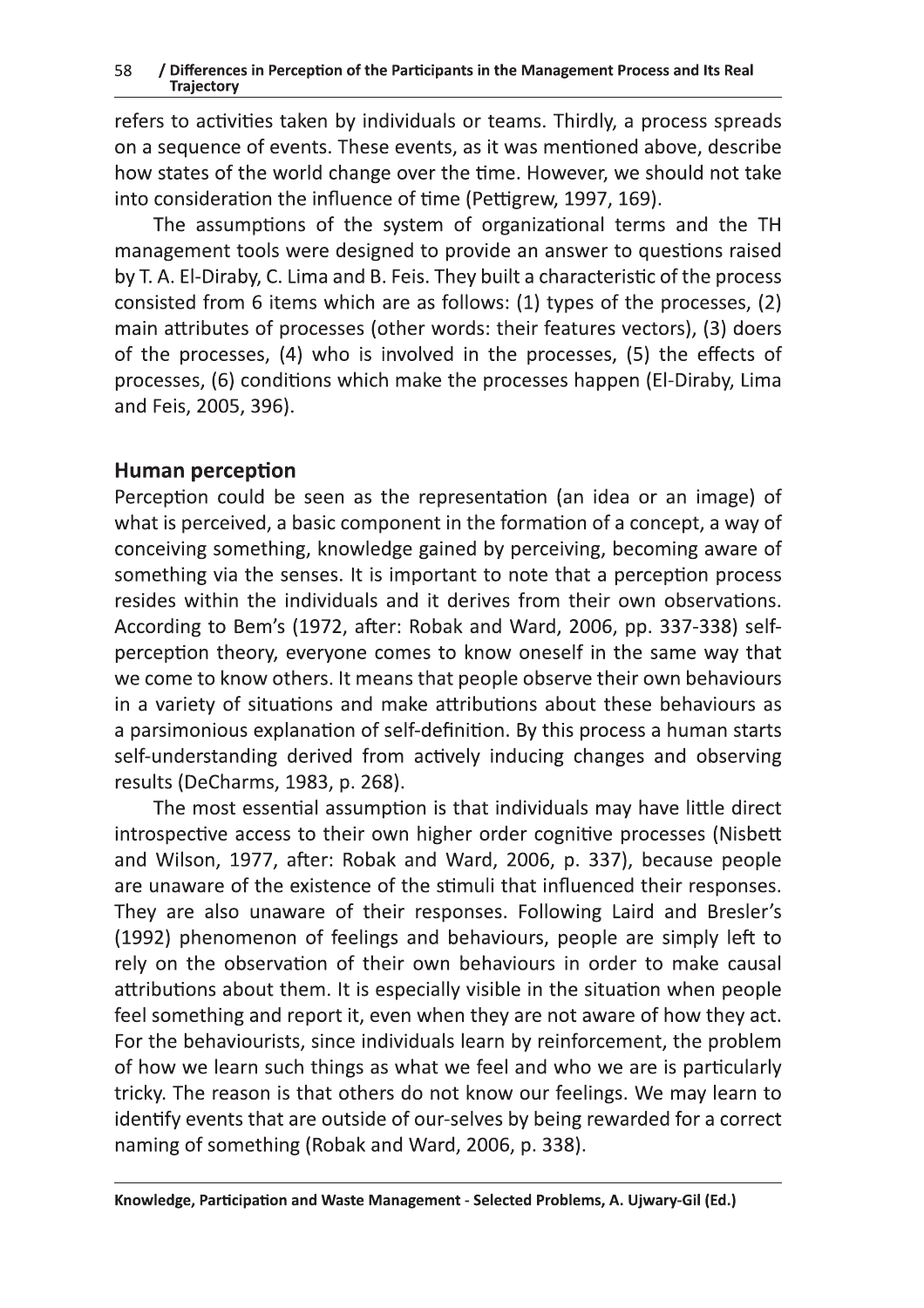Olaf Flak, Adrian Pyszka / 59<br>We conclude that the reinforcement process of learning and recognizing<br>feelings and correct behaviours is an introduction to understand behaviours<br>in organizations, where a self-regulation is Schmidt, and Hall, 2010; Vancouver and Day, 2000 after: Bolino, Jaron, Bachrach, 2012, p. 128). Individuals constantly plan and strive for their goals because the self-regulation process is continuous. Goals are being set and adjusted following to the receipt of continual feedback process. This indicates either a success or a failure of attainment a desired end.

According to the self-regulation model we can capture how a selfregulatory system is established and maintained, during four phases of regulations: (1) predecisional phase - individuals adopt a mindset, consider their desires, and set goals; (2) preactional phase  $-$  individuals switch to an implemental mindset and consider ways to accomplish their goals (people consider the desirability of their goal and potential ways to goal achievement);  $(3)$  actional phase – individuals adopt an actional mindset and try to obtain their goals (individuals encounter obstacles which may, depending on the importance of the goal, lead to an adjustment of effort); (4) postactional  $phase - associated with an evaluate minister and and the same.$  phase  $-$  associated with an evaluative mindset (individuals evaluate their goals, determine whether they have been achieved, and make decisions about their revision - people may decide to continue to strive for the original Implemental miniser and consider ways to accomplish their goals (people<br>consider the desirability of their goal and potential ways to goal achievement);<br>(3) actional phase – individuals adopt an actional miniser and try to

lay in increasing levels of implementation-related variables; (2) goals which were assigned to participants  $-$  motivational effects additionally extended to significantly increasing distal goal-related variables.

According to the present state of art, there are others explanations of selfregulation strategies. One strategy is to formulate a detailed implementation<br>plan. The second strategy is to remember actions performed successfully in are two opposite situations assigned to individuals decision process: (1)<br>goals that decision makers chose for themselves – the motivational effects<br>lay in increasing levels of implementation-related variables; (2) goals w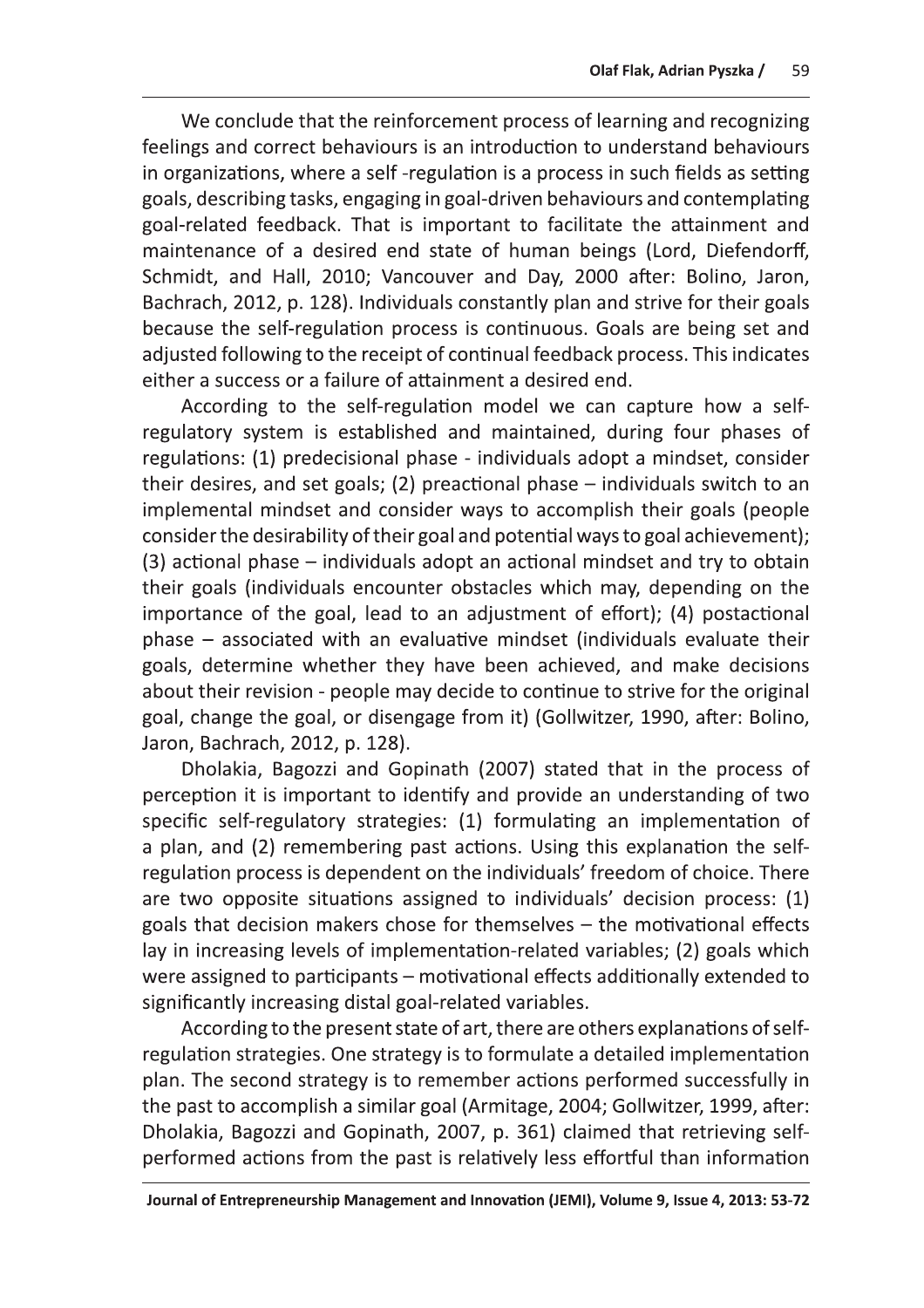processing involved in formulating an implementation plan. Remembering past actions is similar in process to recognition memory for retrospective tasks.

Information processing is supported by the attentional processes that work in conjunction with inference, judgment, and choice processes. As a consequence, acts of attention may be able to prime acts of process because attention is a content driven process. A combination of a content and an attention may be able to point typically considered higher-order cognitive processes (e.g., investigate, evaluate, compare, choose, consume) (Janiszewski, Kuo, Tavassoli, 2013, p.1271).

When we consider remembering as a process of constructing a relationship between the past and present, it implies choices and exclusions are made in mnemonic accounts, and suggests that other versions of the past may have been possible. Based on experience from neurology and psychoanalysis, the examination of remembering has been focused on the individual human subject and their acts, revealing the biological fragility and psychic constructedness of memory. Remembering is an active reconciliation of the past and present but it could be selective because of some experiences that are omitted from memory (traumatic or socially unacceptable experiences i.e. childhood sexual abuse) (Keightley, 2010, p. 57).

When we projected the research, we had to consider that memory is not located solely "in the mind", as symbolic representations or mental models. As proposed by Arnold, Shepherd and Gibbs (2008), memory is distributed. It resides in things, in relations between things, and relations between things and humans. In this context this implies that relations between things and people consist of minds and things, and people and things constitute "actors in relation" rather than "actors in themselves" (Latour, 1999; Law & Hassard, 1999; Latour, 2005, after: Arnold, Shepherd, Gibbs, 2008, p. 48).

According to above Arnold and colleagues argue four significant for memory assumptions: (1) relations between things are crucial; (2) things provide us with markers of time, a place, a purpose, and an identity; (3) markers are historically obdurate; (4) things act, and semiotics does not exhaust their significance. Arnold (2008) concluded that memory will be perceived in relation to the things that surround us  $-$  more particularly  $-$  in relations between things, and between ourselves and things (memories of relations, and sociotechnical systems).

The theoretical foundation described above was a background in the research of managers' perception of their activities. In the next section we present profiles of the observation and a survey that were research method used to verify hypotheses about managers perception and the real trajectory of management processes.

Knowledge, Participation and Waste Management - Selected Problems, A. Ujwary-Gil (Ed.)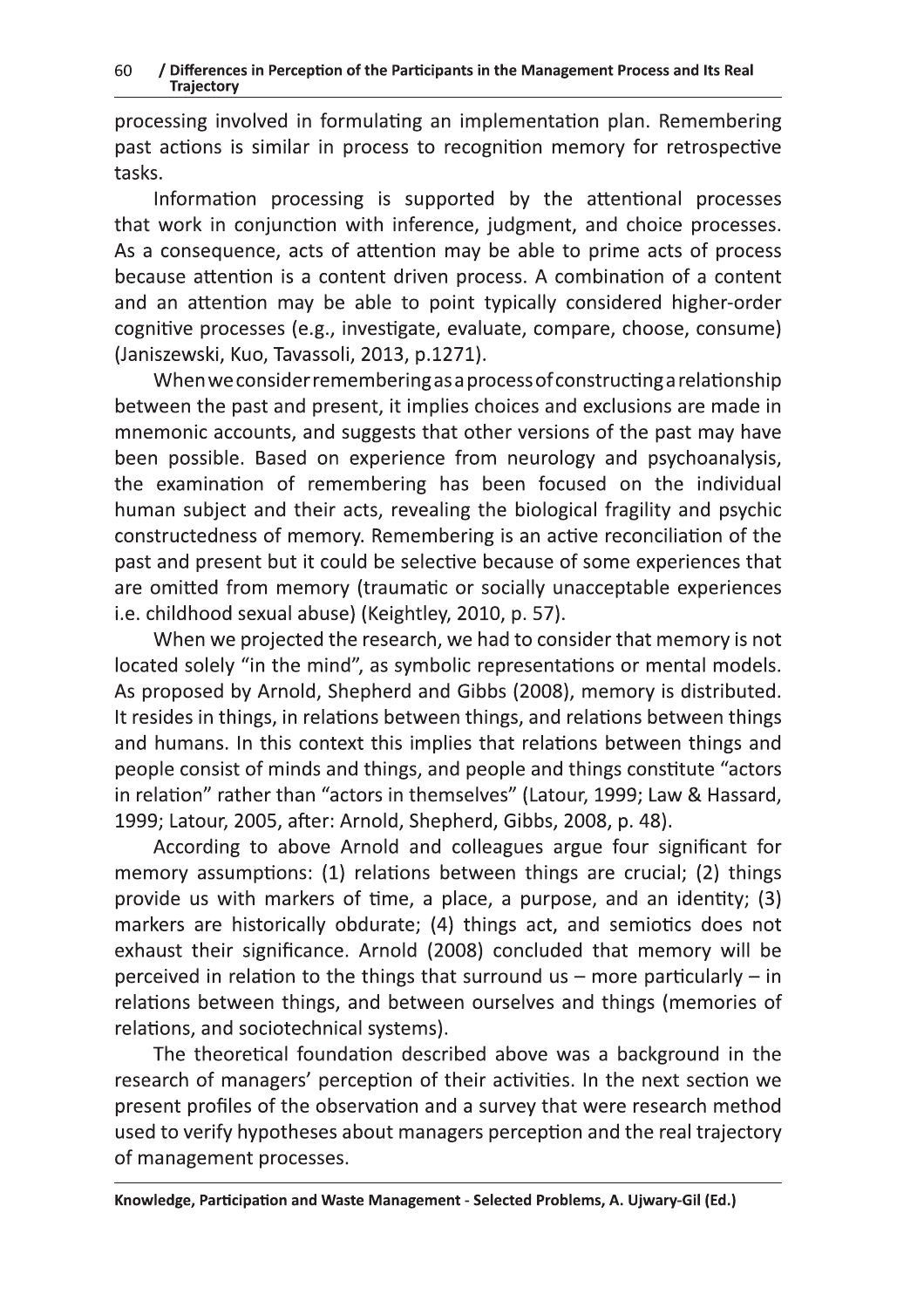# he survey profiles

Observation and the survey profiles<br>
() Observation and the survey profiles<br>
There were two measured processes in the research: setting goals and<br>
describing tasks. As the results of them there were two recondite things wi There were two measured processes in the research: setting goals and describing tasks. As the results of them there were two recondite things with Olaf Flak, Adrian Pyszka / 61<br>
Observation and the survey profiles<br>
There were two measured processes in the research: setting goals and<br>
describing tasks. As the results of them there were two recondite things with<br>
certa

that tasks are also processes that should be taken by users (managers or their<br>subordinates) in the future. However, describing the results we focused more<br>on the processes than their results.<br>As we mentioned in the Introd

The second way of gathering data was a survey for TH users. They were asked how they initiated processes and how they saw themselves as managers. The survey questionnaires were filled by managers of projects just

after finishing their projects.<br>This approach let us solve some research dilemmas that every researcher order. The main goal of usets was to prepare an impementation nanooox<br>for an innovative management tool. The processes were being monitored<br>during 2 months.<br>The second way of gathering data was a survey for TH users. They<br>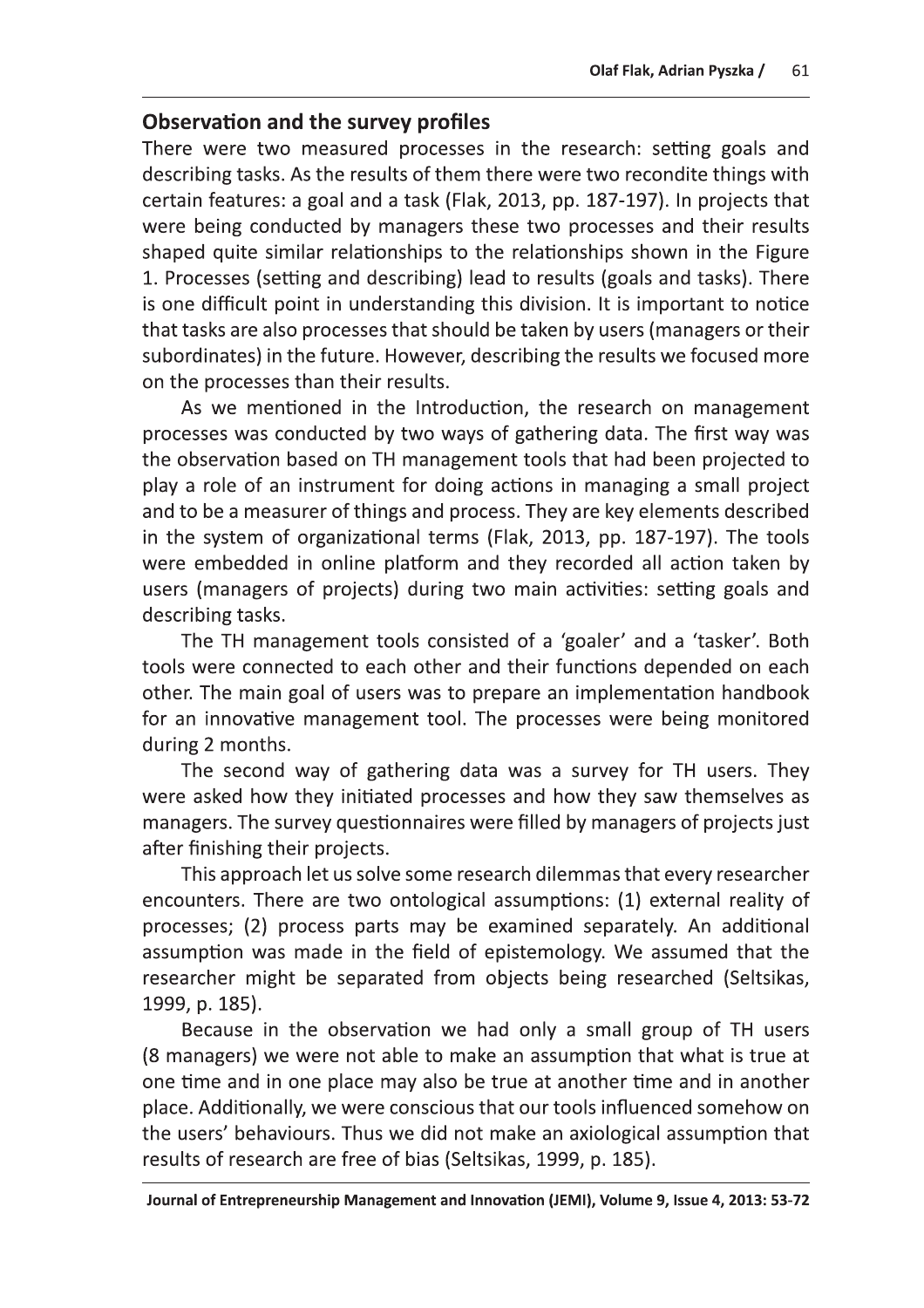#### 62 / Differences in Perception of the Participants in the Management Process and its Real<br>Trajectory  $\alpha$  in proportion of the participants in the Management Presess and Its Real section of of Binerences in referencing material depends in the management ribeess and its near<br>Trajectory  $k$ srmnal $i$

As it was mentioned in the section above, our approach to processes based on Knowledge Management System. Except well-defined processes, an effective Knowledge Management System also needs an environment that encourages users to seek and acquire knowledge from internal and external sources. The process-based TH tools work as a driving mechanism to encourage a culture of knowledge management Keane, Barber and Munive-Hernandez, 2007, p. 135). xxrsnockpanpulodepnpunktor in the state of the state of the contract of the contract of the contract of the contract of the contract of the contract of the contract of the contract of the contract of the contract of the co za on knowledge ividilagement bysiem. Except wen defined processes, selmood. The process becal  $T$ l tools usuk as a driving mochanism  $\epsilon$ niai sources. The process-based TIT tools work as a diffing inecriamsni

From the point of view of reusable knowledge, we constructed a business process pattern library by collecting reusable business processes as business process patterns. These business process patterns represent the flow of business activities, and they do not depend on the TH management  $\;$ tools and their implementation. As an example of a way of projecting the TH management tools and using them to collect data we used a model presented by Terai, Sawai, Sugiura, Izumi and Yamaguchi (2002). This model is presented oxystems and the Figure 2. All the Signal stock of the Signal state of the Signal stock of the Signal state of the Signal state of the Signal state of the Signal state of the Signal state of the Signal state of the Signal lmmurandistications.html managers.html managers.html managers are also the state of the state of the state of <br>International managers are also the state of the state of the state of the state of the state of the state of  $m_{\rm F}$  must be now that  $m_{\rm F}$  and  $m_{\rm F}$  and  $m_{\rm F}$  are constructed xponetos process patternor mese washless process patterns represent the v or business activities, and they do not depend on the TH management magament tools and doing them to concet data are been a model presented. nvltlasvinnasvanltynmutationoppwmnltynmutationoppwmnltynmutationoppwmnltynmutationen and and and and and and a<br>The contract of the contract of the contract of the contract of the contract of the contract of the contract o





are presented in the Table 1.<br>
It - Selected Problems, A. Ujwary-Gil (Ed.) In order to describe why this model was a basis of our research it is worth  $\overline{a}$ mentioning several assumptions. They are presented in the Table  $1. \ \ }$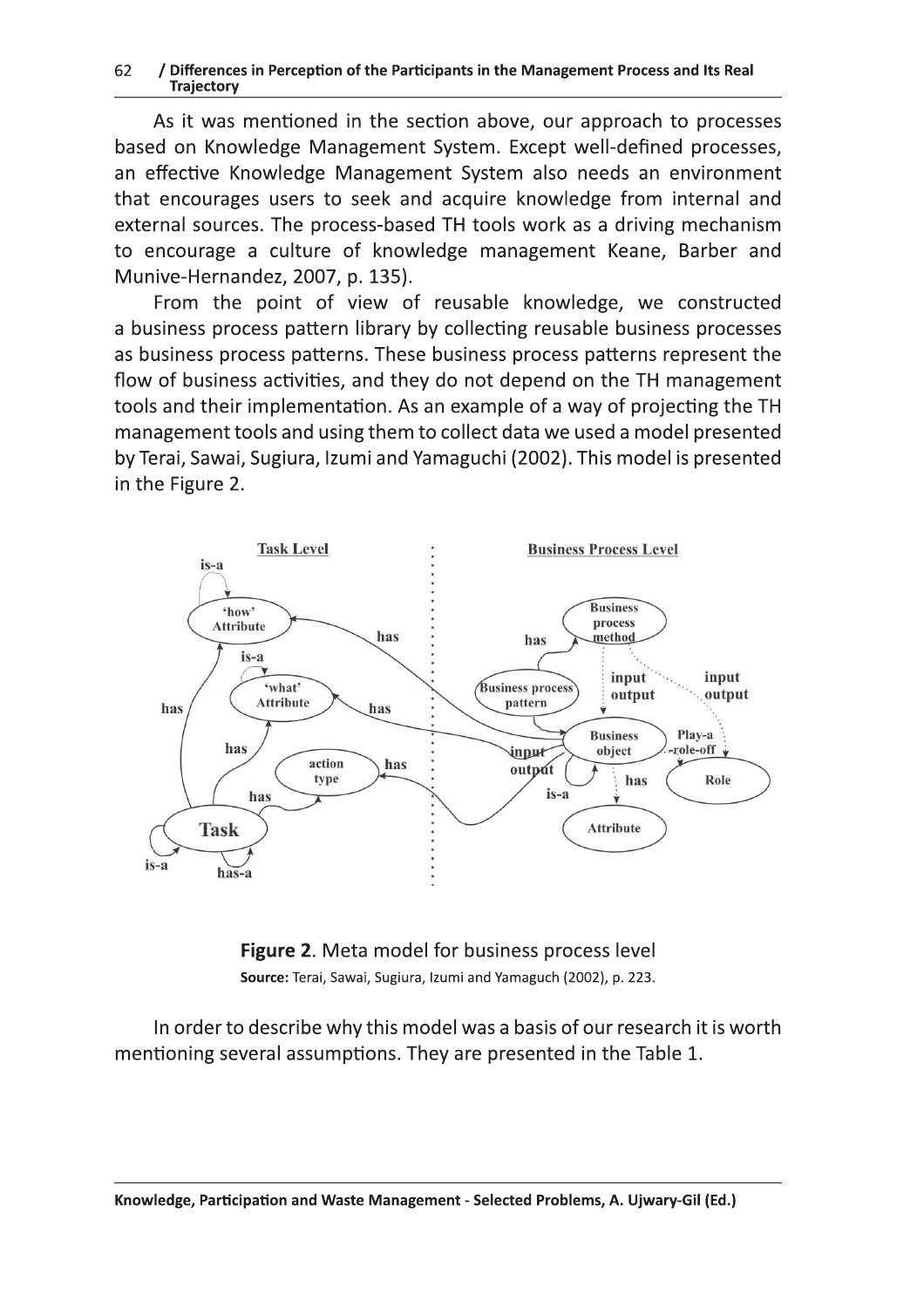|                               | Table 1. Description of model elements |                                                                                                                         |
|-------------------------------|----------------------------------------|-------------------------------------------------------------------------------------------------------------------------|
|                               | Object of the model                    | <b>Description</b>                                                                                                      |
|                               | task                                   | Researched processes with TH management tools:<br>setting goals (the goaler tool)<br>describing tasks (the tasker tool) |
|                               | "how" attribute                        | A goal: measures for goals<br>A task: measures for tasks                                                                |
| Task level                    | "what" attribute                       | A goal: a future state to obtain<br>A task: a verb what to do                                                           |
|                               | action type                            | add new {goal; task}<br>view {goal; task}<br>edit {goal; task}<br>delete {goal; task}                                   |
|                               | <b>Business Process Pattern</b>        | Individual management pattern of any user                                                                               |
|                               | <b>Business Process Method</b>         | The methods used by managers in the project                                                                             |
|                               | <b>Business Object</b>                 | The small project                                                                                                       |
|                               | Role                                   | Project managers played roles of users of the TH<br>management tools                                                    |
| <b>Business Process Level</b> | Attribute                              | The project concerned preparing an implementation<br>and instruction manual for an innovative<br>management tool        |

| <b>Table 1.</b> Description of model elements |  |
|-----------------------------------------------|--|
|-----------------------------------------------|--|

Readers can find two prototypes of the TH management tools in the platform http://www.transistorshead.com. There are two managerial tools  $-$  a goaler and a tasker  $-$  that have two main functions. The first of them is to let a manager conduct managerial processes (setting goals and describing tasks). The second function is to record data about processes. Previous experiments in little groups of managers, which were carried in 2012, proved that this method of research and such tools give a big number of data about managerial activities. When this paper was being written, the graph theory was being applied to make analysis of managerial tools in the area of setting goals and describing tasks.

So that the reader could check how the method of the research and the TH management tools work, it is possible to log in to transistorshead.com. The first account has been created so that a reader could see the results of an anonymous manager  $-$  John Smith. A login name: john.smith, a password: smith. The second account is open to changes and any reader can create examples of goals and tasks. It is also possible to modify goals and tasks created before. A login name: anonymous.manager, a password: manager.

Journal of Entrepreneurship Management and Innovation (JEMI), Volume 9, Issue 4, 2013: 53-72 Journal State Bou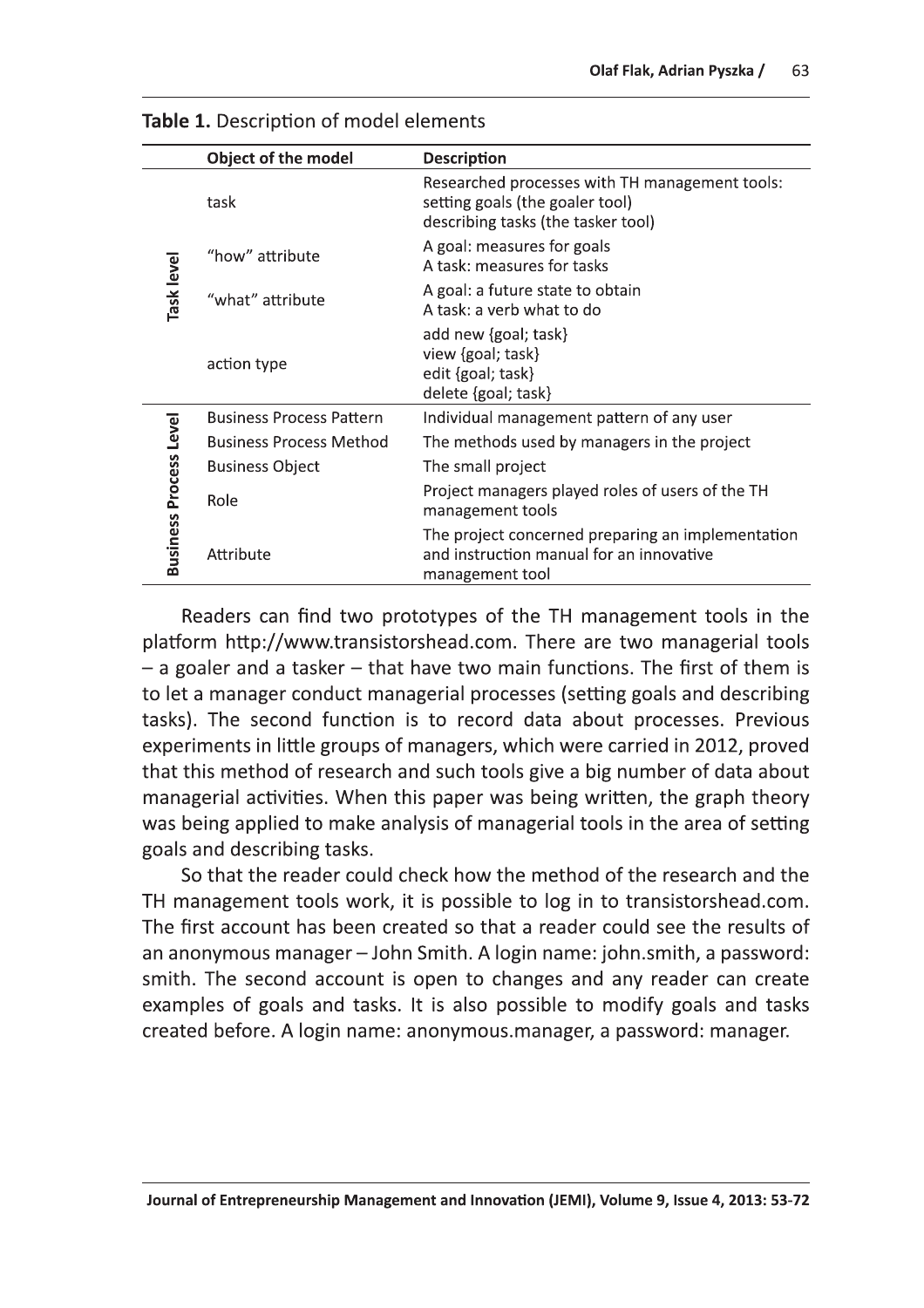# Perception of management process and its real traiectory

The questions in the questionnaire covered 9 fields of similarities or differences between the real trajectory of processes and managers' perception. They were as follow:

- $\bullet$  The way of setting goals and describing tasks.
- The way of sharing tasks among team members.
- Frequency of goals changes.
- Number of goals changes.
- Number of tasks described for goals.
- Frequency of using tools by team members.  $\bullet$
- Level of differences between goals which were set as first and their next versions.
- Influence level of goals' changes on changes of tasks' features.
- Influence level of tasks' changes on changes of goals'  $\bullet$

In the Tables 2, 3, 4 there are comparisons of 3 most expended patterns of management processes. The "reality" rows contain the results of the observation. The "perception" rows include answers given by managers who were users of the TH management tools.

For the first manager, whose actions and answers are shown in the Table 2. it is possible to point out several disparities between the real traiectory of processes and their perception. The manager claimed that the tasks were spread among members of his team (process: describing tasks). The real situation, recorded by the TH tools, was contrary. The manager answered that the goals were changed rarely (process: setting goals). However, we counted frequency and we reckoned the goals were often changed. What is really interesting, the manager remembered that the goal no. 1 was changed only once (process: setting goals). Actually, the goaler tool recorded two changes of the goal no. 1, both of them caused by the user. It means the user did not remember an important action such as changing a goal that was established before. Additionally, in real there were about 50% changes in goal measurements (process: setting goals). The user answered that he did only very little changes. He was also wrong about a scale of changes that was made in goals features by changing features of tasks (process: setting tasks). On the grounds of numeric data we assessed the changes as very little.

Other fields of the comparison were the same in the reality and the manager's perception. The comparison is shown in the Table 2.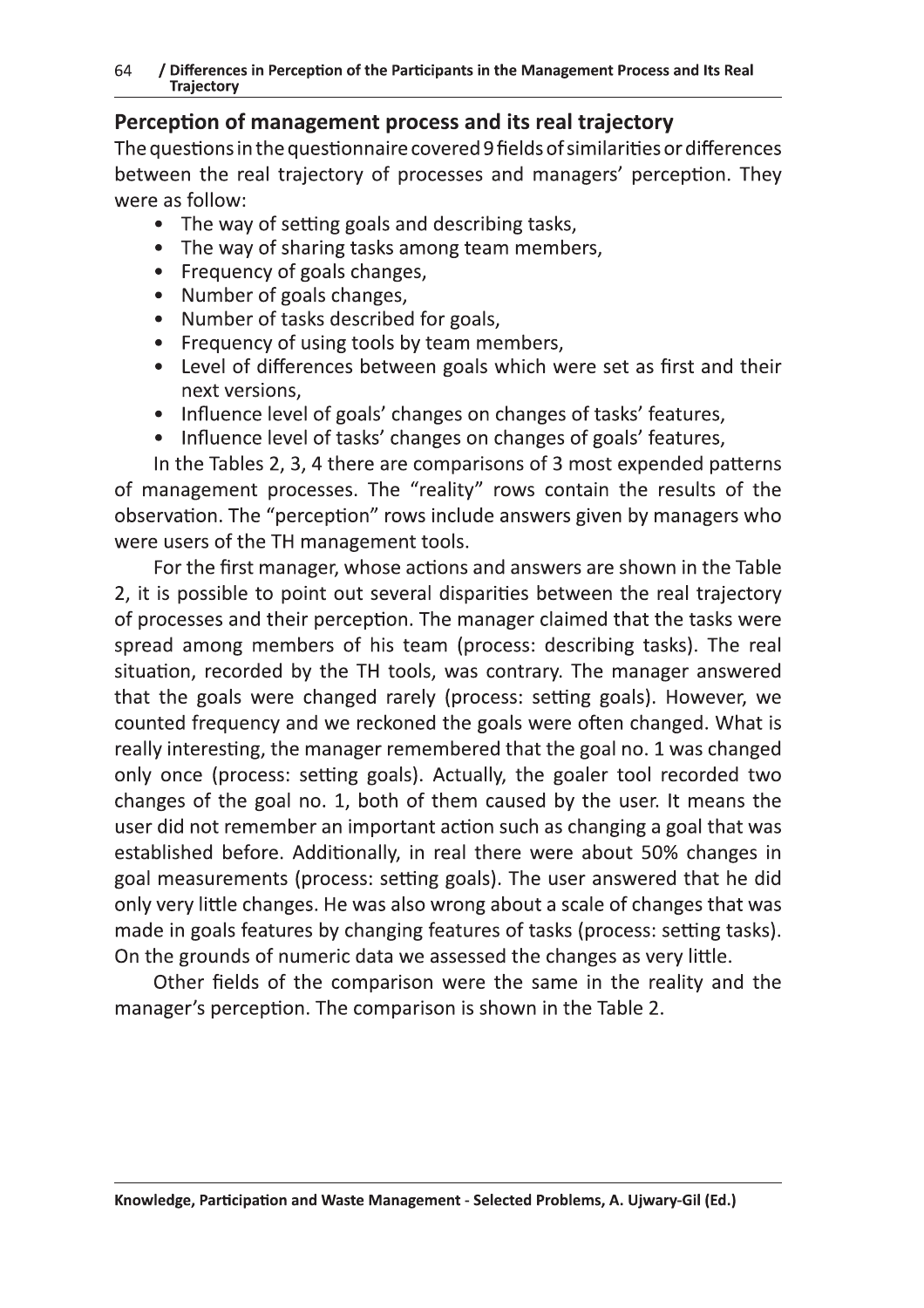|                                                                                       | The way of setting goals and describing tasks                          |                                                                 |                                                              |                                                               |                                                           |  |
|---------------------------------------------------------------------------------------|------------------------------------------------------------------------|-----------------------------------------------------------------|--------------------------------------------------------------|---------------------------------------------------------------|-----------------------------------------------------------|--|
| Options<br>Reality                                                                    | We set up<br>goals as first<br>and then we<br>described<br>tasks.<br>x | We described<br>tasks as first<br>and then we<br>set up goals.  | We acted<br>basing on the<br>organizational<br>cycle.        | Only one<br>person set<br>up goals and<br>described<br>tasks. | We acted<br>basing on<br>a "trial and<br>error" rule.     |  |
| Perception                                                                            | x                                                                      |                                                                 |                                                              |                                                               |                                                           |  |
| The way of sharing tasks among team members                                           |                                                                        |                                                                 |                                                              |                                                               |                                                           |  |
| Options                                                                               | We did not<br>share.                                                   | Nearly<br>everyone<br>had the same<br>tasks to do.              | Some of<br>members had<br>different tasks<br>to do.          | Nearly<br>everyone had<br>different tasks<br>to do.           | Everyone had<br>different tasks<br>to do.                 |  |
| Reality                                                                               | X                                                                      |                                                                 |                                                              |                                                               |                                                           |  |
| Perception                                                                            |                                                                        |                                                                 | <b>Frequency of goals changes</b>                            |                                                               | x                                                         |  |
| Options<br>Reality<br>Perception                                                      | Never                                                                  | Rarely                                                          | Sometimes                                                    | Often<br>x                                                    | Always                                                    |  |
|                                                                                       | x<br><b>Number of goals changes</b>                                    |                                                                 |                                                              |                                                               |                                                           |  |
| Options<br>Reality<br>Perception                                                      | Goal 1<br>2<br>1                                                       | Goal 2<br>Not exist<br>No answer                                | Goal 3<br>Not exist<br>No answer                             | Goal 4<br>Not exist<br>No answer                              | Goal 5<br>Not exist<br>No answer                          |  |
|                                                                                       |                                                                        |                                                                 | Number of tasks described for goals                          |                                                               |                                                           |  |
| Options<br>Reality<br>Perception                                                      | Goal 1<br>3<br>3                                                       | Goal 2<br>Not exist<br>No answer                                | Goal 3<br>Not exist<br>No answer                             | Goal 4<br>Not exist<br>No answer                              | Goal 5<br>Not exist<br>No answer                          |  |
|                                                                                       |                                                                        |                                                                 | Frequency of using tools by team members                     |                                                               |                                                           |  |
| Options                                                                               | Never                                                                  | We viewed or<br>changed the<br>content very<br>rarely.          | We viewed or<br>changed the<br>content from<br>time to time. | We viewed or<br>changed the<br>content very<br>often.         | We used tools<br>all the time<br>when we were<br>working. |  |
| Reality<br>Perception                                                                 |                                                                        | x<br>x                                                          |                                                              |                                                               |                                                           |  |
| Level of differences between goals which were set as first and their next<br>versions |                                                                        |                                                                 |                                                              |                                                               |                                                           |  |
| Options                                                                               | They were<br>unchanged.                                                | Very little<br>changes.                                         | More less<br>a half of goal<br>features.                     | Very big<br>changes.                                          | They were<br>completely<br>changed.                       |  |
| Reality                                                                               |                                                                        |                                                                 | x                                                            |                                                               |                                                           |  |
| Perception<br>x<br>Influence level of goals' changes on changes of tasks' features    |                                                                        |                                                                 |                                                              |                                                               |                                                           |  |
| Options<br>Reality<br>Perception                                                      | Very low<br>X.<br>x                                                    | Low                                                             | Middle                                                       | High                                                          | Very high                                                 |  |
|                                                                                       |                                                                        | Influence level of tasks' changes on changes of goals' features |                                                              |                                                               |                                                           |  |
| Options<br>Reality                                                                    | Very low<br>x                                                          | Low                                                             | Middle                                                       | High                                                          | Very high                                                 |  |
| Perception                                                                            |                                                                        | x                                                               |                                                              |                                                               |                                                           |  |

Table 2. Results of the research for a manager no. 1

Differences between perception and real activities of another manager are shown in the Table 3. The first difference occurred in the field of succession of setting goals and describing tasks. The manager did not remember an order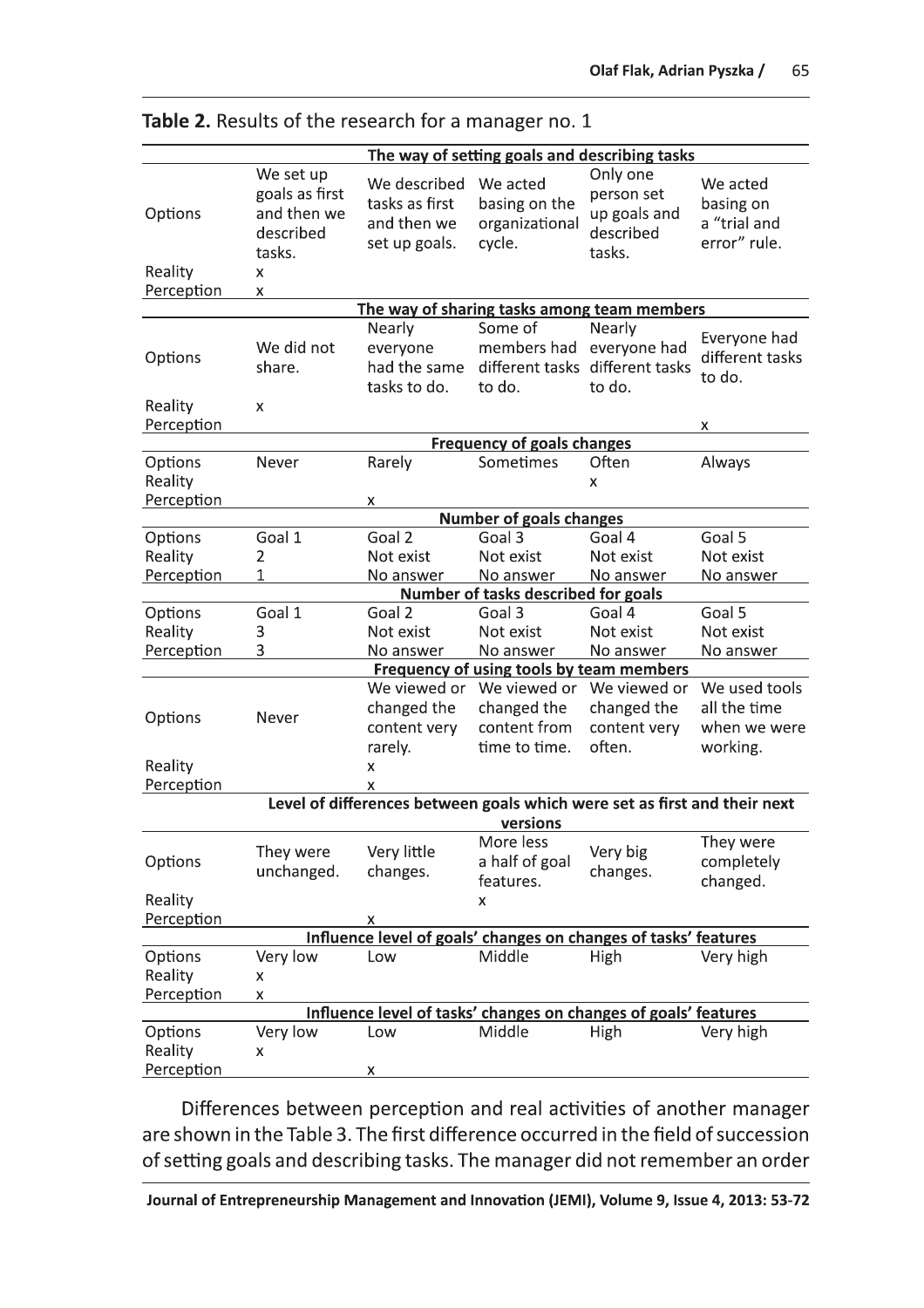#### / Differences in Perception of the Participants in the Management Process and Its Real 66 **Trajectory**

of succession and he thought that only one person did it (the manager was default). We recorded a precise order: goals were set as first. Contrary to the first manager, the second manager thought he reset the first goal twice and the recorded data contained only one change (process: setting goals). Next difference was a perception of frequency of using tools by team members. Monitored team activity was quite poor and we had data to assess that the team changed the content of tools very rarely (processes: setting goals and describing tasks). The manager estimated higher frequency of using tools. He did not notice how many features of goals were reset after the first established action as well. He underestimated the number of features that had been changed (process: setting goals). There were also differences in influence of goals changes on tasks changes and the other way round (processes: setting goals and describing tasks). In both cases the manager evaluated the influence as higher than it was in reality.

In other areas of the comparison the manager had very precise view what he had done with TH tools. It is possible to say he was very conscious of his activities done in the project. Details of similarities between answers in a questionnaire and recorded data there is in the Table 2.

|                                  |                                                                        |                                                                | The way of setting goals and describing tasks         |                                                                     |                                                       |  |  |
|----------------------------------|------------------------------------------------------------------------|----------------------------------------------------------------|-------------------------------------------------------|---------------------------------------------------------------------|-------------------------------------------------------|--|--|
| Options<br>Reality               | We set up<br>goals as first<br>and then we<br>described<br>tasks.<br>X | We described<br>tasks as first<br>and then we<br>set up goals. | We acted<br>basing on the<br>organizational<br>cycle. | Only one<br>person set<br>up goals and<br>described<br>tasks.       | We acted<br>basing on<br>a "trial and<br>error" rule. |  |  |
| Perception                       |                                                                        |                                                                |                                                       | X                                                                   |                                                       |  |  |
|                                  | The way of sharing tasks among team members                            |                                                                |                                                       |                                                                     |                                                       |  |  |
| Options                          | We did not<br>share.                                                   | Nearly<br>everyone<br>had the same<br>tasks to do.             | Some of<br>members had<br>to do.                      | Nearly<br>everyone had<br>different tasks different tasks<br>to do. | Everyone had<br>different tasks<br>to do.             |  |  |
| Reality                          | X                                                                      |                                                                |                                                       |                                                                     |                                                       |  |  |
| Perception                       | X                                                                      |                                                                |                                                       |                                                                     |                                                       |  |  |
|                                  | <b>Frequency of goals changes</b>                                      |                                                                |                                                       |                                                                     |                                                       |  |  |
| Options<br>Reality<br>Perception | Never                                                                  | Rarely<br>$\mathsf{x}$<br>X                                    | Sometimes                                             | Often                                                               | <b>Always</b>                                         |  |  |
|                                  |                                                                        | <b>Number of goals changes</b>                                 |                                                       |                                                                     |                                                       |  |  |
| Options<br>Reality<br>Perception | Goal 1<br>1<br>2                                                       | Goal 2<br>Not exist<br>No answer                               | Goal 3<br>Not exist<br>No answer                      | Goal 4<br>Not exist<br>No answer                                    | Goal 5<br>Not exist<br>No answer                      |  |  |
|                                  | Number of tasks described for goals                                    |                                                                |                                                       |                                                                     |                                                       |  |  |
| Options<br>Reality<br>Perception | Goal 1<br>1<br>1                                                       | Goal 2<br>Not exist<br>No answer                               | Goal 3<br>Not exist<br>No answer                      | Goal 4<br>Not exist<br>No answer                                    | Goal 5<br>Not exist<br>No answer                      |  |  |
|                                  |                                                                        |                                                                |                                                       |                                                                     |                                                       |  |  |

#### Table 3. Results of the research for a manager no. 2

Knowledge, Participation and Waste Management - Selected Problems, A. Ujwary-Gil (Ed.)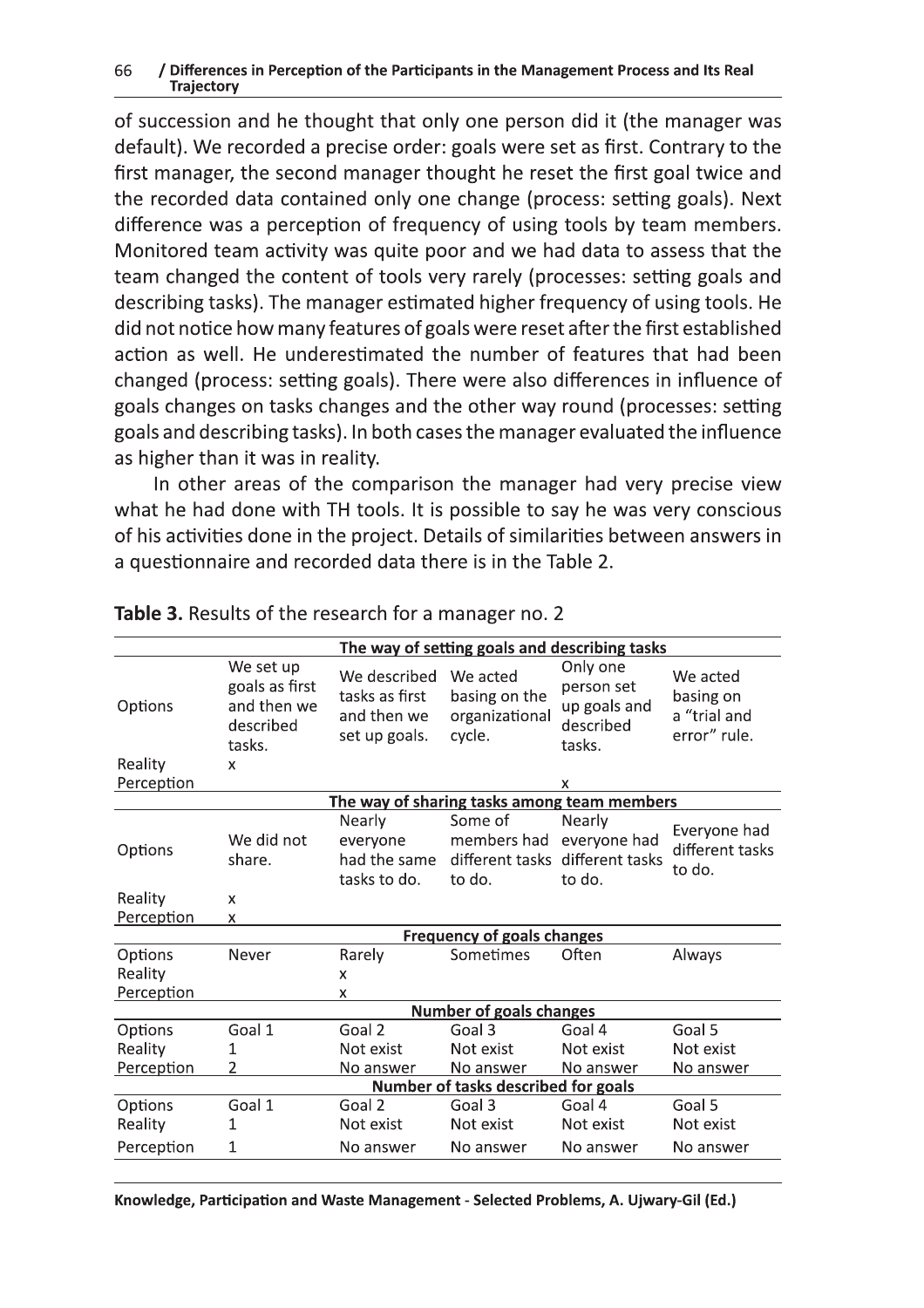|                                                                           | Frequency of using tools by team members |                         |                                          |                           |                                     |  |
|---------------------------------------------------------------------------|------------------------------------------|-------------------------|------------------------------------------|---------------------------|-------------------------------------|--|
|                                                                           |                                          | We viewed or            | We viewed or                             | We viewed or              | We used tools                       |  |
| Options                                                                   | Never                                    | changed the             | changed the                              | changed the               | all the time                        |  |
|                                                                           |                                          | content very            | content from                             | content very              | when we were                        |  |
|                                                                           |                                          | rarely.                 | time to time.                            | often.                    | working.                            |  |
| Reality                                                                   |                                          | x                       |                                          |                           |                                     |  |
| Perception                                                                |                                          |                         | x                                        |                           |                                     |  |
| Level of differences between goals which were set as first and their next |                                          |                         |                                          |                           |                                     |  |
|                                                                           |                                          |                         | versions                                 |                           |                                     |  |
| Options                                                                   | They were<br>unchanged.                  | Very little<br>changes. | More less<br>a half of goal<br>features. | Very big<br>changes.      | They were<br>completely<br>changed. |  |
| Reality                                                                   |                                          |                         |                                          | $\boldsymbol{\mathsf{x}}$ |                                     |  |
| Perception                                                                |                                          | X                       |                                          |                           |                                     |  |
| Influence level of goals' changes on changes of tasks' features           |                                          |                         |                                          |                           |                                     |  |
| Options                                                                   | Very low                                 | Low                     | Middle                                   | High                      | Very high                           |  |
| Reality                                                                   | X                                        |                         |                                          |                           |                                     |  |
| Perception                                                                |                                          | x                       |                                          |                           |                                     |  |
| Influence level of tasks' changes on changes of goals' features           |                                          |                         |                                          |                           |                                     |  |
| Options                                                                   | Very low                                 | Low                     | Middle                                   | High                      | Very high                           |  |
| Reality                                                                   | X                                        |                         |                                          |                           |                                     |  |
| Perception                                                                |                                          |                         | х                                        |                           |                                     |  |

The perception and the real trajectory of the third manager differs to a large extent. For example, we recorded a very chaotic way of managing. Nevertheless, the manager did not realize that he and his team acted this way (processes: setting goals and describing tasks). Another difference concerned the way of sharing tasks among team members. The manager thought some of members had different tasks to do. On the grounds of recorded data we assessed that nearly everyone in his team had different tasks to do (process: describing tasks). Next difference occurs in the field of frequency of goals changes. Comparing to real facts the manager overestimated the number of the changes in goals' features (process: setting goals).

What is really amazing in this case, the manager had completely different knowledge about a number of goals he had set (process: setting goals). He pointed in the survey that he had set 5 different goals during the project. In fact there were only two goals. He did not remember the number of goals changes as well. For the goal no. 1 he was conscious of 2 changes. However, the tool did not record any change. Moreover, he manager did not remember how many tasks were established in the project (process: describing tasks).

The next field of the comparison also gives great discrepancy. We assessed that the manager viewed or changed the content very often. He noticed it was very rarely. He also overestimated the influence level of tasks' changes on changes of goals' features (processes: describing tasks), although he underestimated the influence level of goals' changes on changes of tasks' features (setting tasks).

Journal of Entrepreneurship Management and Innovation (JEMI), Volume 9, Issue 4, 2013: 53-72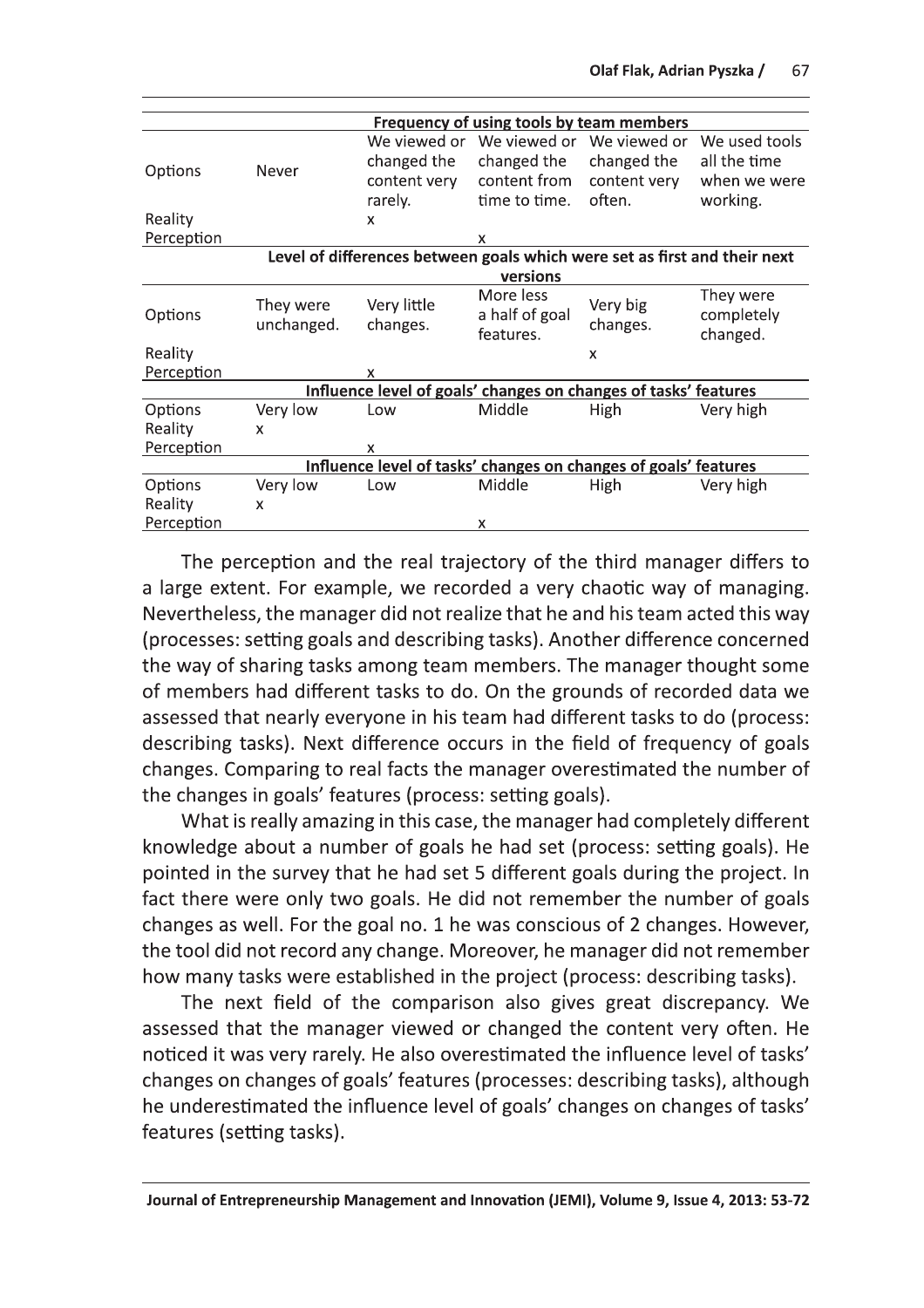|                                                                                       | The way of setting goals and describing tasks                               |                                                                 |                                                                                          |                                                                          |                                                            |  |  |
|---------------------------------------------------------------------------------------|-----------------------------------------------------------------------------|-----------------------------------------------------------------|------------------------------------------------------------------------------------------|--------------------------------------------------------------------------|------------------------------------------------------------|--|--|
| Options<br>Reality<br>Perception                                                      | We set up<br>goals as first<br>and then we<br>described<br>tasks.<br>x<br>X | We described<br>tasks as first<br>and then we<br>set up goals.  | We acted<br>basing on the<br>organizational<br>cycle.                                    | Only one<br>person set<br>up goals and<br>described<br>tasks.            | We acted<br>basing on<br>a "trial and<br>error" rule.<br>x |  |  |
|                                                                                       | The way of sharing tasks among team members                                 |                                                                 |                                                                                          |                                                                          |                                                            |  |  |
| Options<br>Reality                                                                    | We did not<br>share.                                                        | Nearly<br>everyone<br>had the same<br>tasks to do.              | Some of<br>members had<br>to do.                                                         | Nearly<br>everyone had<br>different tasks different tasks<br>to do.<br>X | Everyone had<br>different tasks<br>to do.                  |  |  |
| Perception                                                                            |                                                                             |                                                                 | x                                                                                        |                                                                          |                                                            |  |  |
| Options<br>Reality<br>Perception                                                      | Never                                                                       | Rarely<br>x                                                     | <b>Frequency of goals changes</b><br>Sometimes                                           | Often<br>х                                                               | Always                                                     |  |  |
|                                                                                       | <b>Number of goals changes</b>                                              |                                                                 |                                                                                          |                                                                          |                                                            |  |  |
| Options<br>Reality<br>Perception                                                      | Goal 1<br>0<br>2                                                            | Goal 2<br>$\mathbf{1}$<br>1                                     | Goal 3<br>Not exist<br>$\overline{2}$                                                    | Goal 4<br>Not exist<br>2                                                 | Goal 5<br>Not exist<br>1                                   |  |  |
|                                                                                       |                                                                             |                                                                 | Number of tasks described for goals                                                      |                                                                          |                                                            |  |  |
| Options<br>Reality<br>Perception                                                      | Goal 1<br>8<br>No answer                                                    | Goal 2<br>Deleted<br>No answer                                  | Goal 3<br>Not exist<br>No answer                                                         | Goal 4<br>Not exist<br>No answer                                         | Goal 5<br>Not exist<br>No answer                           |  |  |
| Options<br>Reality<br>Perception                                                      | Never                                                                       | We viewed or<br>changed the<br>content very<br>rarely.<br>x     | Frequency of using tools by team members<br>changed the<br>content from<br>time to time. | We viewed or We viewed or<br>changed the<br>content very<br>often.<br>x  | We used tools<br>all the time<br>when we were<br>working.  |  |  |
| Level of differences between goals which were set as first and their next<br>versions |                                                                             |                                                                 |                                                                                          |                                                                          |                                                            |  |  |
| Options<br>Reality                                                                    | They were<br>unchanged.                                                     | Very little<br>changes.<br>X                                    | More less<br>a half of goal<br>features.                                                 | Very big<br>changes.                                                     | They were<br>completely<br>changed.                        |  |  |
| Perception                                                                            |                                                                             |                                                                 | x                                                                                        |                                                                          |                                                            |  |  |
| Influence level of goals' changes on changes of tasks' features                       |                                                                             |                                                                 |                                                                                          |                                                                          |                                                            |  |  |
| Options<br>Reality<br>Perception                                                      | Very low                                                                    | Low                                                             | Middle                                                                                   | High<br>х                                                                | Very high<br>X                                             |  |  |
|                                                                                       |                                                                             | Influence level of tasks' changes on changes of goals' features |                                                                                          |                                                                          |                                                            |  |  |
| Options<br>Reality<br>Perception                                                      | Very low<br>x                                                               | Low                                                             | Middle                                                                                   | High<br>X                                                                | Very high                                                  |  |  |

# Table 4. Results of the research for a manager no. 3

Knowledge, Participation and Waste Management - Selected Problems, A. Ujwary-Gil (Ed.)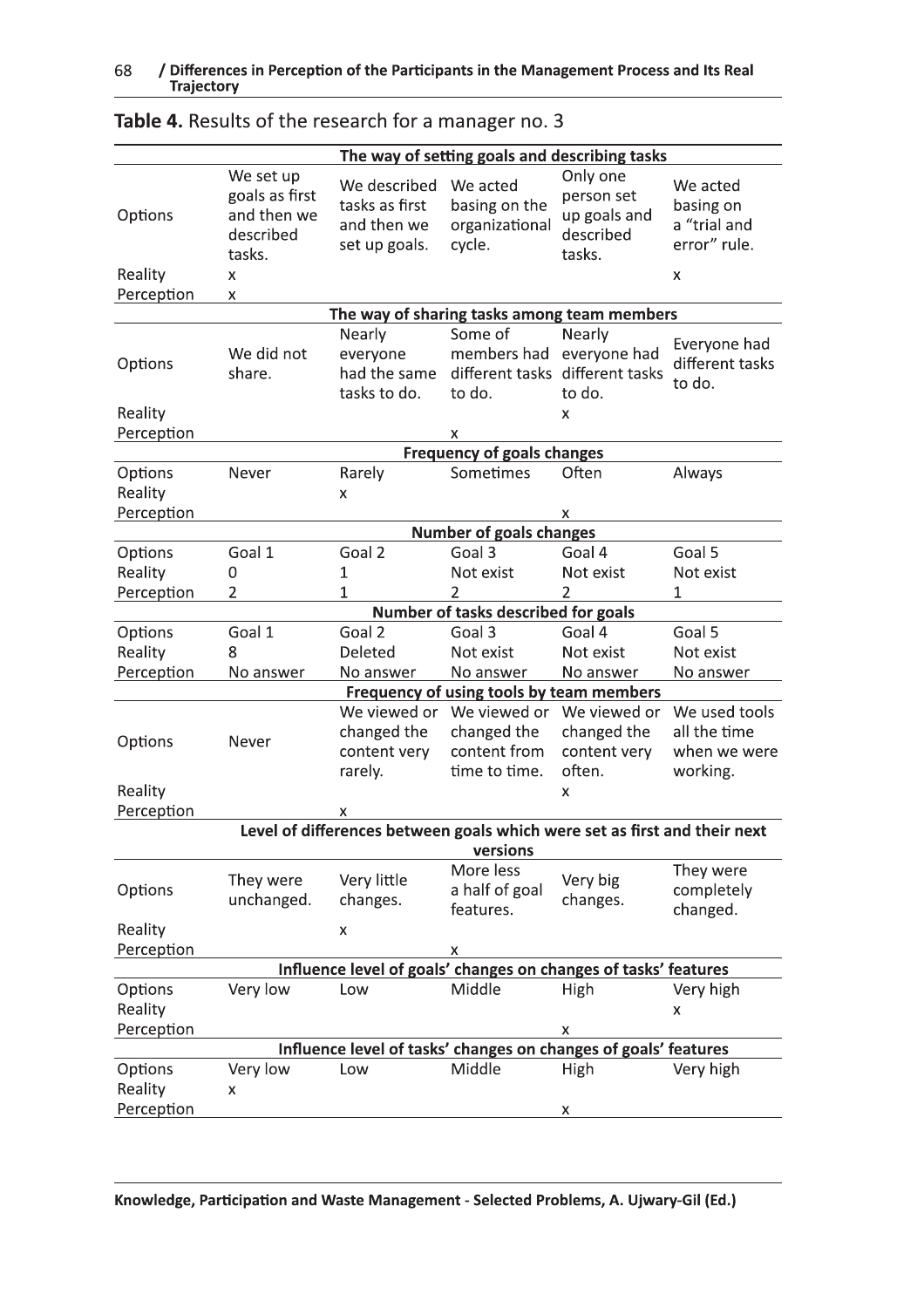Olaf Flak, Adrian Pyszka / 69<br>
Conclusion<br>
An important element of decision-making, especially for managers is their<br>
perception of their own activities. We had a chance to do the research during<br>
which we compared real tr literatures, we found the effects really astonishing.

Firstly, we proved the hypothesis  $H1$  to be true. Managers are not conscious of most of their activities in management process. Following the reasoning set forth by results of the observation and the survey, we claim that<br>managers as humans have big problems acting reasonably. We agreed with which we compared real trajectores of actions (management processes)<br>and mangers' perception of them. Contributing to both the theoretical<br>background in process management and theories of human perception in<br>literatures, w

However when we realize what consequences such a statement may cause in the organization, we could come to a conclusion that the higher level manager in the organization the higher level of his unconsciousness. Further research is needed to study these issues. We hope it will help to verify Austin & Vancouver four-steps of action described above.

As an example of similar conclusions there are results that were conducted by Researchers in the European Commission's Artificial Development Approach to Presence Technologies (ADAPT). In their project they used a model of the human sense of presence on the grounds of a combination of senses like sight, hearing and touch. They used the torso of a 2-year-old child to understand human perception to develop machines that can perceive and interact with their environments. To analyse the perception process they developed a model of consciousness using artificial objects as a part of a process of perception. The results were amazing. As most theories describe consciousness as: (a) perception, (b) cognition, (c) action, they achieved a reverse order: (a) action, (b) cognition, (c) perception (Computerworld, 2006, p. 36). Our findings are therefore close to such a conclusion about way of managing by managers who took part in our research.

Finally, it would be interesting to study differences in a bigger numbers of managers then in our research. Such research could also provide conclusions about the influence of tools on managers' actions and let attempt to automatize

Journal of Entrepreneurship Management and Innovation (JEMI), Volume 9, Issue 4, 2013: 53-72 Journal States (J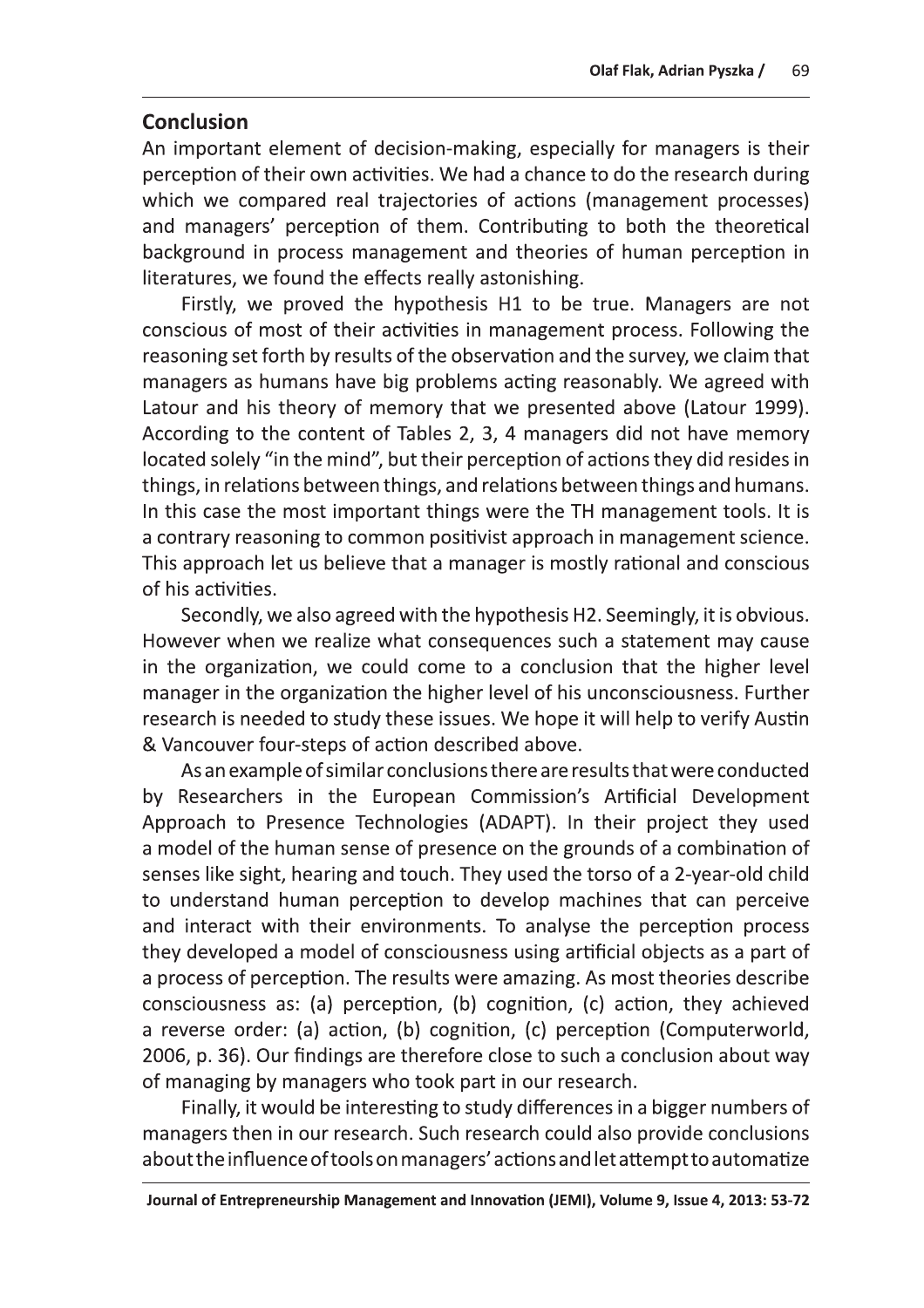management processes in order to replace a manager by a machine in the future.

## **References**

- Armitage, C. J. (2004). Evidence that implementation intentions reduce dietary fat intake: A randomized trial. Health Psychology, 23(3), 319-323.
- Arnold, M., Shepherd, Ch., Gibbs, M. (2008). Remembering things. The Information Society, 24, 47-53.
- Babybot Helps Researchers explore human perception (2006). Computerworld, 5/22, 40(21), 36-36.
- Bem, D.J. (1972). Self-perception theory. In: L. Berkowitz (Ed.), Advances in Experimental Social Psychology, 6, 1-62. New York: Academic Press.
- Bolino, M.C., Jaron, H., Bachrach, D.G. (2012). A self-regulation approach to understanding citizenship behavior in organizations. Organizational Behavior and Human Decision Processes, 119, 126-139.
- DeCharms, R. (1983). Personal Causation: The Internal Affective Determinants of Behavior. Hillsdale, NJ: Lawrence Eribaum.
- Dholakia, U.M., Bagozzi, R.P., Gopinath, M. (2007). How formulating implementation plans and remembering past actions facilitate the enactment of effortful decisions. Journal of Behavioral Decision Making, 20, 343-364.
- Dowdle, P., Stevens, J., McCarty, B., Daly, D. (2005). The process-based management loop. The Journal of Corporate Accounting & Finance, January/February, 55-61.
- El-Diraby, T. A., Lima, C., Feis, B. (2005). Domain taxonomy for construction concepts - toward a formal ontology for construction knowledge, Journal of Computing in Civil Engineering, ASCE, October, 394-406.
- Flak, O. (2008). Konceptualizacja układu wielkości organizacyjnych. In: A. Nalepka (Ed.), Organizacje komercyjne i niekomercyjne wobec wzmożonej konkurencji oraz wzrastających wymagań konsumentów. Nowy Sącz: Wyższa Szkoła Biznesu – National-Louis University.
- Flak, O. (2013). Concept of Managerial Tools Based on the System of Organizational Terms. In: R. Knosala (Ed.), Innovations in Management and Production Engineering. Opole: Oficyna Wydawnicza Polskiego Towarzystwa Zarządzania Produkcją.
- Gollwitzer, P. M. (1990). Action phases and mind-sets. In: E. T. Higgins, R. M. Sorrentino (Eds.). The Handbook of Motivation and Cognition: Foundations of Social Behavior, 2, 53-92. New York: Guilford Press.
- Gollwitzer, P. M. (1999). Strong effects of simple plans. American Psychologist, 54(7), 493-503.

Grajewski, P. (2007). Organizacja procesowa. Warszawa: PWE.

Janiszewski, Ch., Tavasolli, N.T. (2013). The influence of selective attention and inattention to products on subsequent choice. Journal of Consumer Research, 39, April, 1258-1274.

Knowledge, Participation and Waste Management - Selected Problems, A. Ujwary-Gil (Ed.)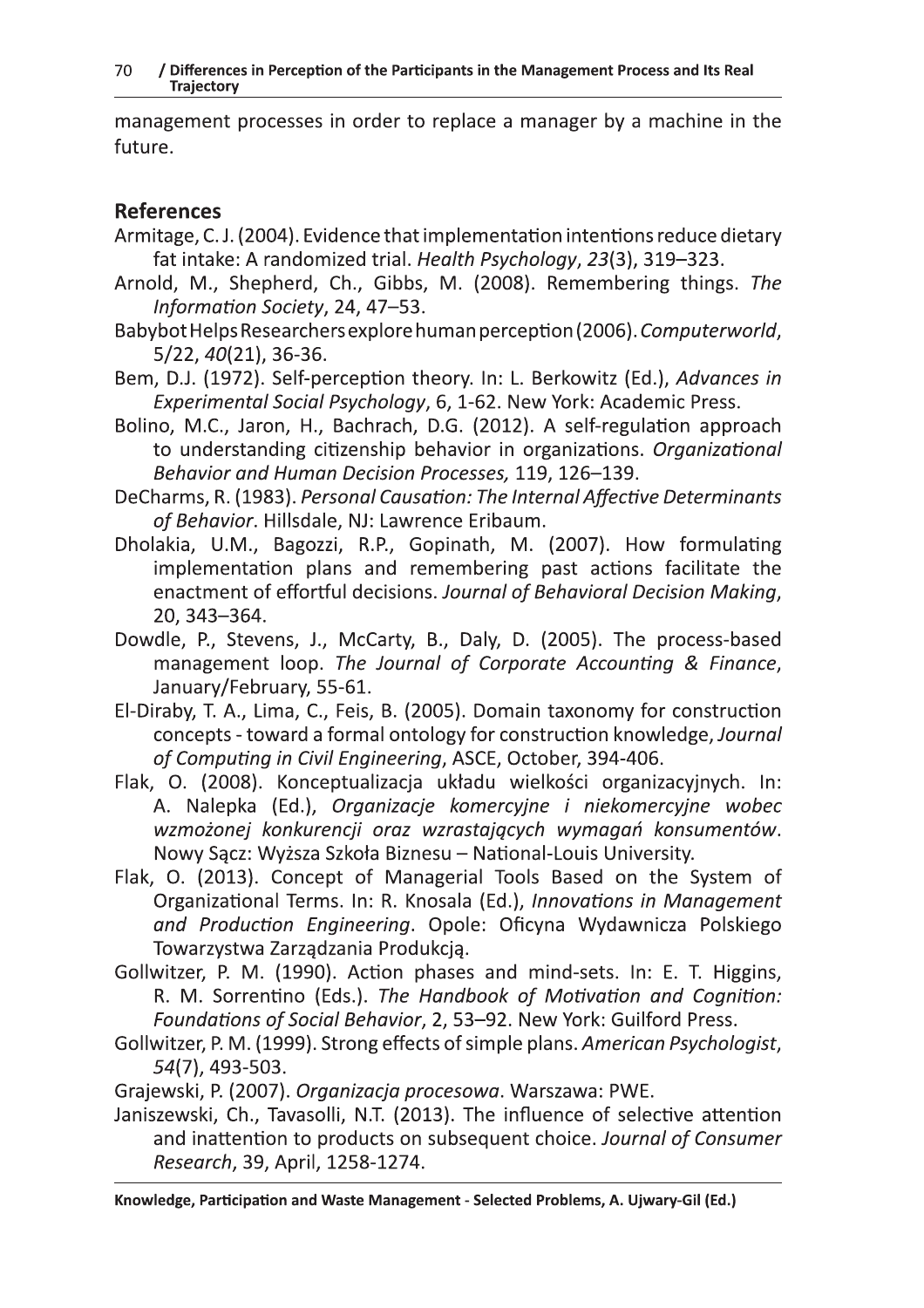- Keane, J.P., Barber, K.D., Munive-Hernandez, J.E. (2007). Towards a learning organisation: The application of process-based knowledge maps to asset management (a case study). Knowledge and Process Management, 14(2), 131-143.
- Laird, J.D., Bresler, C. (1992). The process of emotional feeling: A selfperception theory. In: M. Clark (Ed.) Emotion: Review of Personality and Social Psychology, 13, 223-234. Newbury Park, CA: Sage.
- Lord, R. G., Diefendorff, J. M., Schmidt, A. M., Hall, R. J. (2010). Self-regulation at work. Annual Review of Psychology, 61, 543-568.
- Keightley, E. (2010). Remembering research: memory and methodology in the social sciences. International Journal of Social Research Methodology, 13(1), February, 55-70.
- Nisbett, R.B., Wilson, T.D. (1977). Telling more than we can know: Verbal reports on mental processes. Psychological Review, 84, 231-259.
- Pettigrew, A.M. (1997). What is a processual analysis? Scandinavian Journal of Management, 13(4), 337-348.
- Robak, R.W., Ward, A. (2006). Development of a general measure of individuals' recognition of their self-perception processes. North American Journal of Psychology, 8(1), 337-344.
- Rohloff, M. (2011). Advances in business process management implementation based on a maturity assessment and best practice exchange. Inf Syst E-Bus Manage, 9, 383-403.
- Seltsikas, P. (1999). Information management in process-based organizations: a case study at Xerox Ltd. Info Systems, 9, 181-195.
- Skrzypek, E., Hofman, M. (2010). Zarządzanie procesami w przedsiębiorstwie. Warszawa: Wolters Kluwer Polska.
- Terai, K., Sawai, M., Sugiura, N., Izumi, N., Yamaguchi, T. (2002). Business process semi automation based on business model management, International Journal of Intelligent Systems in Accounting, Finance & Management, Published online in Wiley InterScience (www.interscience.wiley.com). DOI: 10.1002/isaf.237.
- Vancouver, J. B., Day, D. V. (2005). Industrial and organisation research on selfregulation: From constructs to applications. Applied Psychology: An International Review, 54, 155-185.

Zieleniewski, J. (1961). Organizacja zespołów ludzkich. Warszawa: PWN.

Shackle, G.K.S. (1961). Decision Order and Time in Human Affairs. Cambridge: **Cambridge University Press.**